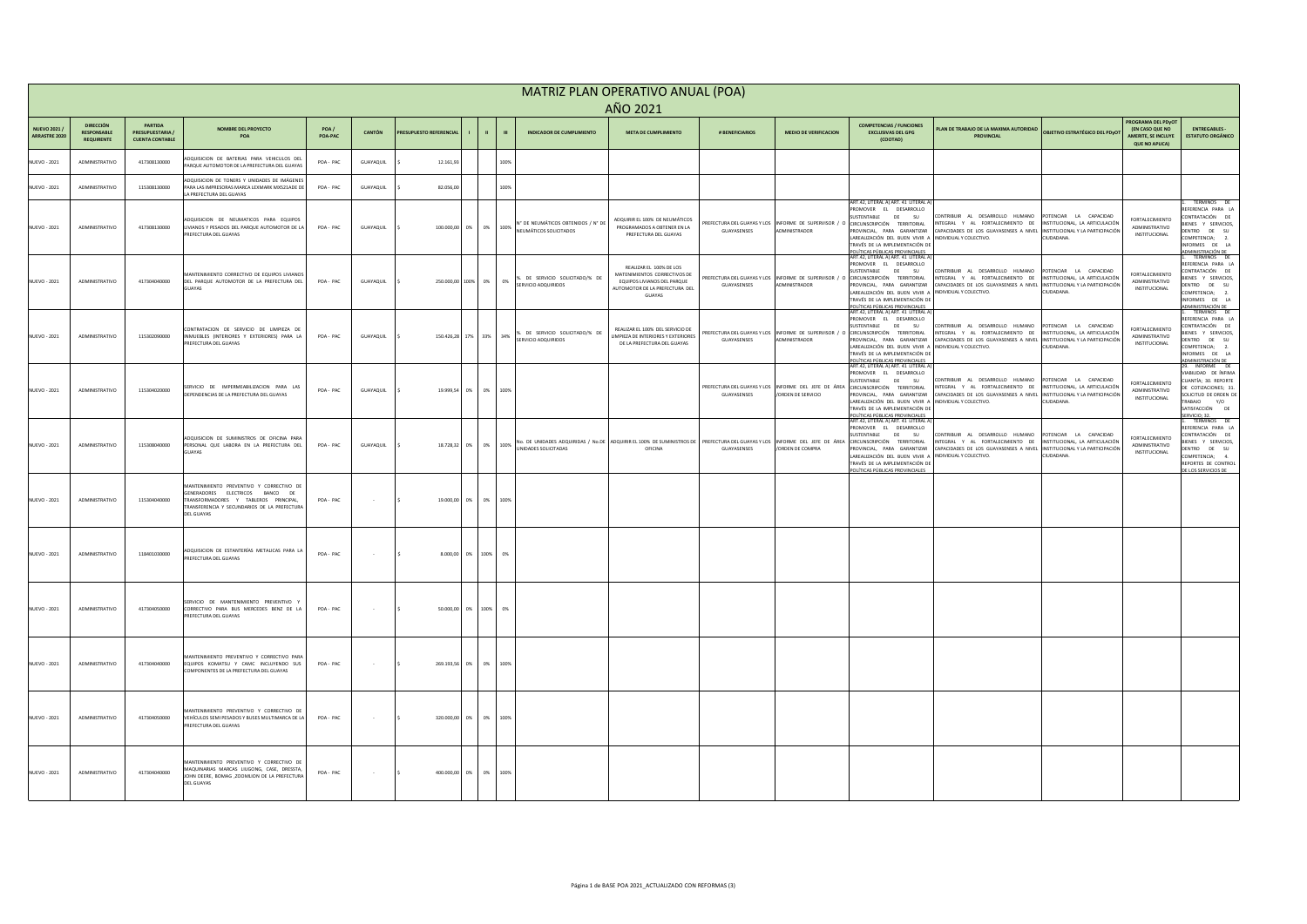| NUEVO 2021 /<br>ARRASTRE 2020 | <b>DIRECCIÓN</b><br><b>RESPONSABLE</b><br><b>REQUIRENTE</b> | <b>PARTIDA</b><br><b>PRESUPUESTARIA /</b><br><b>CUENTA CONTABLE</b>                          | <b>NOMBRE DEL PROYECTO</b><br>POA                                                                                                                              | POA /<br>POA-PAC | CANTÓN                   | <b>PRESUPUESTO REFERENCIAL</b> |                       | <b>The Contract Street</b> | - III | <b>INDICADOR DE CUMPLIMIENTO</b>                                                                                                                          | <b>META DE CUMPLIMIENTO</b>                                                  | # BENEFICIARIOS      | <b>MEDIO DE VERIFICACION</b>                                                                         | <b>COMPETENCIAS / FUNCIONES</b><br><b>EXCLUSIVAS DEL GPG</b><br>(COOTAD)                                                           | PLAN DE TRABAJO DE LA MAXIMA AUTORIDAD<br><b>PROVINCIAL</b>                                                                                                                                                                            | <b>OBJETIVO ESTRATÉGICO DEL PDYOT</b>                                                                                                                                               | PROGRAMA DEL PDyOT<br><b>(EN CASO QUE NO</b><br><b>AMERITE, SE INCLUYE</b><br><b>QUE NO APLICA)</b>       | <b>ENTREGABLES -</b><br><b>ESTATUTO ORGÁNICO</b>                                                                                             |
|-------------------------------|-------------------------------------------------------------|----------------------------------------------------------------------------------------------|----------------------------------------------------------------------------------------------------------------------------------------------------------------|------------------|--------------------------|--------------------------------|-----------------------|----------------------------|-------|-----------------------------------------------------------------------------------------------------------------------------------------------------------|------------------------------------------------------------------------------|----------------------|------------------------------------------------------------------------------------------------------|------------------------------------------------------------------------------------------------------------------------------------|----------------------------------------------------------------------------------------------------------------------------------------------------------------------------------------------------------------------------------------|-------------------------------------------------------------------------------------------------------------------------------------------------------------------------------------|-----------------------------------------------------------------------------------------------------------|----------------------------------------------------------------------------------------------------------------------------------------------|
| <b>NUEVO - 2021</b>           | ADMINISTRATIVO                                              | 115308040000                                                                                 | ADQUISICIÓN DE RESMAS DE PAPEL BOND A4 PARA LAS<br>IMPRESORAS DE LA PREFECTURA DEL GUAYAS                                                                      | POA-PAC          |                          |                                | 2.507,50              |                            | 100%  |                                                                                                                                                           |                                                                              |                      |                                                                                                      |                                                                                                                                    |                                                                                                                                                                                                                                        |                                                                                                                                                                                     |                                                                                                           |                                                                                                                                              |
| <b>NUEVO - 2021</b>           | ADMINISTRATIVO                                              | 115308110000                                                                                 | ADQUISICION DE MATERIALES DE CONSTRUCCION<br>PLOMERIA ELECTRICO CARPINTERIA Y PINTURA PARA LA<br>PREFECTURA DEL GUAYAS                                         | POA-PAC          | <b>Contract Contract</b> |                                | 62.680,42 0% 0% 100%  |                            |       |                                                                                                                                                           |                                                                              |                      | ALCANZAR 100% DE PRUEBAS DE<br>EFICIENCIA Y OPERACIÓN, PARA<br>TODAS LAS OBRAS BEDE-BID EN<br>EL AÑO |                                                                                                                                    | CARPETAS DE PRESENTACIÓN DE PLANILLAS DE<br>AVANCE DE OBRA                                                                                                                                                                             | ART. 41 /LITERAL B. ESTIPULA LO<br>"PLANIFICAR,<br><b>SIGUIENTE</b><br>[ CONSTRUIR Y MANTENER EL<br>SISTEMA VIAL DE ÁMBITO<br>PROVINCIAL QUE NO INCLUYA LAS<br><b>ZONAS URBANAS</b> |                                                                                                           |                                                                                                                                              |
| <b>NUEVO - 2021</b>           | ADMINISTRATIVO                                              | 115304040000                                                                                 | CONTRATACION PARA EL SERVICIO DE MODERNIZACION<br>DE ASCENSORES DEL EDIFICIO CENTRAL DE LA<br><b>PREFECTURA DEL GUAYAS</b>                                     | POA-PAC          | <b>Contractor</b>        |                                | 38.070,00 0% 0% 100%  |                            |       |                                                                                                                                                           |                                                                              |                      | ALCANZAR 100% DE PLANILLAS<br>DE AVANDE DE OBRA, PARA<br>TODAS LAS OBRAS BEDE-BID EN<br>L AÑO        |                                                                                                                                    | CARPETAS DE PRESENTACIÓN DE PLANILLAS DE<br>AVANCE DE OBRA                                                                                                                                                                             | ART. 41 /LITERAL B. ESTIPULA LO<br>"PLANIFICAR,<br>SIGUIENTE<br>E CONSTRUIR Y MANTENER EL<br>SISTEMA VIAL DE ÁMBITO<br>PROVINCIAL QUE NO INCLUYA LAS<br><b>ZONAS URBANAS</b>        |                                                                                                           |                                                                                                                                              |
| <b>NUEVO - 2021</b>           | ADMINISTRATIVO                                              | 118401070000<br>118401110000<br>115314070000<br>115314110000<br>115308110000<br>115304020000 | ADQUISICION DE BIENES Y EQUIPOS PARA LA<br>MODERNIZACION DEL SISTEMA DE CCTV DE LAS<br>INSTALACIONES DE LA PREFECTURA DEL GUAYAS,<br>INCLUYENDO LA INSTALACION | POA-PAC          |                          |                                | 114.787,23            |                            | 100%  |                                                                                                                                                           |                                                                              |                      |                                                                                                      |                                                                                                                                    |                                                                                                                                                                                                                                        |                                                                                                                                                                                     |                                                                                                           |                                                                                                                                              |
| <b>NUEVO - 2021</b>           | ADMINISTRATIVO                                              | 118401070000<br>11531400000<br>115314070000<br>115307040000                                  | ADQUISICION DE BIENES Y EQUIPOS PARA LA<br>MODERNIZACION DEL SISTEMA DE ACCESO A LAS<br>INSTALACIONES DE LA PREFECTURA DEL GUAYAS<br>INCLUYENDO LA INSTALACION | POA-PAC          |                          |                                | 78.434,40             |                            | 100%  |                                                                                                                                                           |                                                                              |                      |                                                                                                      |                                                                                                                                    |                                                                                                                                                                                                                                        |                                                                                                                                                                                     |                                                                                                           |                                                                                                                                              |
| <b>NUEVO - 2021</b>           | ADMINISTRATIVO                                              | 115304040000                                                                                 | MANTENIMIENTO CORRECTIVO Y PREVENTIVO DE AIRES<br>ACONDICIONADOS DE LA PREFECTURA DEL GUAYAS                                                                   | POA-PAC          | <b>Contract Contract</b> |                                | 39.360,00 100% 0% 0%  |                            |       |                                                                                                                                                           |                                                                              |                      | ALCANZAR 100% DE INFORMES<br>DE GESTIÓN DE CRÉDITOS, PARA<br>TODAS LAS OBRAS BEDE-BID EN<br>L AÑO    |                                                                                                                                    | CARPETAS DE ARCHIVOS DE GESTIONES DE<br><b>CRÉDITOS</b>                                                                                                                                                                                | ART. 41 /LITERAL B. ESTIPULA LO<br>"PLANIFICAR,<br>SIGUIENTE<br>CONSTRUIR Y MANTENER EL<br>SISTEMA VIAL DE ÁMBITO<br>PROVINCIAL QUE NO INCLUYA LAS<br><b>ZONAS URBANAS</b>          |                                                                                                           |                                                                                                                                              |
| <b>NUEVO - 2021</b>           | ADMINISTRATIVO                                              | 115306010000                                                                                 | CONSULTORIA PARA LA ACTUALIZACION DE LOS<br>REGISTROS DE LOS INVENTARIOS AL VALOR ACTUAL DEL<br>MERCADO DE TODOS LOS BIENES INSTITUCIONALES                    | POA-PAC          | <b>Service</b> State     |                                |                       |                            |       | 215.000,00   100%   0%   0%  % DE CONSULTORIA REALIZADA<br>PREFECTURA EN 180 DIAS                                                                         | CONTAR CON EL 100% DE LA<br>REVALORIZACION DE LOS BIENES DE LA               |                      | INFORMES DE SUPERVISIÓN                                                                              | ART. 42 B) PLANIFICAR, CONSTRUIR Y<br>MANTENER EL SISTEMA VIAL DE<br>AMBITO PROVINCIAL, QUE NO<br><b>INCLUYA LAS ZONAS URBANAS</b> | IMPULSAR EL DESARROLLO VIAL PROVINCIAL MEJORAR Y AMPLIAR LA RED VIAL<br>MEDIANTE LA CONSTRUCCIÓN,<br>MANTENIMIENTO Y REHABILITACIÓN DE<br>CAMINOS Y CARRETERAS DE PRIMER, SEGUNDO<br>Y TERCER ORDEN DE LA PROVINCIA DEL GUAYAS         | PROVINCIAL PERMITIENDO EL<br>DESPLAZAMIENTO DE PERSONAS<br>BIENES DE LA PROVINCIA                                                                                                   |                                                                                                           |                                                                                                                                              |
| <b>NUEVO - 2021</b>           | ADMINISTRATIVO                                              | 115308030000<br>417308030000                                                                 | PROVISION DE COMBUSTIBLE TIPO SUPER ECOPAIS<br>DIESEL PREMIUM PARA EL GOBIERNO DEL GUAYAS                                                                      | POA-PAC          | <b>Contract Contract</b> |                                | 123.905,04 100% 0% 0% |                            |       | CANTIDAD DE GALONES RECIBIDOS<br><b>SOLICITADOS</b>                                                                                                       | OBTENER 263087 GALONES DE<br>COMBUSTIBLE (ENTRE SUPER, ECOPAIS )<br>DIESEL). | GPG                  | INFORMES DE SUPERVISIÓN                                                                              | ART. 42 B) PLANIFICAR, CONSTRUIR Y<br>MANTENER EL SISTEMA VIAL DE<br>AMBITO PROVINCIAL, QUE NO<br>INCLUYA LAS ZONAS URBANAS        | WIMPULSAR EL DESARROLLO VIAL PROVINCIAL MEJORAR Y AMPLIAR LA RED VIAL<br>MEDIANTE LA CONSTRUCCIÓN,<br>MANTENIMIENTO Y REHABILITACIÓN DE<br>CAMINOS Y CARRETERAS DE PRIMER, SEGUNDO<br>Y TERCER ORDEN DE LA PROVINCIA DEL GUAYAS        | PROVINCIAL PERMITIENDO EL<br>DESPLAZAMIENTO DE PERSONAS<br>BIENES DE LA PROVINCIA                                                                                                   |                                                                                                           |                                                                                                                                              |
| <b>NUEVO - 2021</b>           | ADMINISTRATIVO                                              | 417305050000                                                                                 | SERVICIO DE TRANSPORTACIÓN DE COMBUSTIBLE DE LA<br>PREFECTURA DEL GUAYAS                                                                                       | POA-PAC          | <b>Contract Contract</b> |                                | 81.300,00 100% 0% 0%  |                            |       |                                                                                                                                                           |                                                                              |                      |                                                                                                      |                                                                                                                                    |                                                                                                                                                                                                                                        |                                                                                                                                                                                     |                                                                                                           |                                                                                                                                              |
| <b>NUEVO - 2021</b>           | ADMINISTRATIVO                                              | 115302460000                                                                                 | SERVICIO DE RASTREO SATELITAL PARA EQUIPOS<br>VEHICULOS DE LA PREFECTURA DEL GUAYAS                                                                            | POA-PAC          |                          |                                | 147.420,00 100% 0% 0% |                            |       |                                                                                                                                                           |                                                                              |                      |                                                                                                      |                                                                                                                                    |                                                                                                                                                                                                                                        |                                                                                                                                                                                     |                                                                                                           |                                                                                                                                              |
| <b>NUEVO - 2021</b>           | ADMINISTRATIVO                                              | 115302080000                                                                                 | CONTRATACIÓN DEL SERVICIO DE SEGURIDAD PRIVADA<br>PARA LAS INSTALACIONES, CAMPAMENTO Y OTRAS<br>DEPENDENCIAS DE LA PREFECTURA DEL GUAYAS                       | POA-PAC          |                          |                                | 150.960,00            |                            | 100%  |                                                                                                                                                           |                                                                              |                      |                                                                                                      |                                                                                                                                    |                                                                                                                                                                                                                                        |                                                                                                                                                                                     |                                                                                                           |                                                                                                                                              |
| <b>NUEVO - 2021</b>           | ADMINISTRATIVO                                              | 115305040000                                                                                 | SERVICIO DE ALQUILER DE RADIOS Y FRECUENCIA PARA<br>LA SEGURIDAD DE LA INSTITUCIÓN Y LA DIRECCIÓN DE<br>RIEGO, DRENAJE Y DRAGAS                                | POA-PAC          | <b>Contract Contract</b> |                                | 14.108,64 0% 100% 0%  |                            |       |                                                                                                                                                           |                                                                              |                      |                                                                                                      |                                                                                                                                    |                                                                                                                                                                                                                                        |                                                                                                                                                                                     |                                                                                                           |                                                                                                                                              |
|                               | NUEVO - 2021 COMUNICACIÓN SOCIAL                            | 115302070000                                                                                 | SERVICIO PARA LA PRODUCCION DE AUDIOS<br>INFORMATIVOS DE LA PREFECTURA DEL GUAYAS Y<br>PAUTAJE EN MEDIOS RADIALES                                              | POA-PAC          | <b>VARIOS</b>            |                                |                       |                            |       | NUMERO DE PRODUCCIONES REALIZADAS   OBTENER EL 100% DE LA PROUCCION Y<br>700.000,00 0% 30% 40% Y PORCENTAJE DE PAUTA LOGRADO EN<br><b>MEDIOS RADIALES</b> | PAUTAJE PLANIFICADO EN MEDIOS<br>RADIALES                                    | POBLACION GUAYASENSE | <b>INFORMES</b>                                                                                      | ART. 41 DEL COOTAD<br>c) IMPLEMENTAR UN SISTEMA DE<br>AVANZAR EN LA GESTIÓN<br>DEMOCRÁTICA DE LA ACCIÓN<br>PROVINCIAL              | PROMOVER LA TRANSPARENCIA EN LA GESTIÓN OBJ.#6 PDYOT POTENCIAR LA<br>PARTICIPACIÓN CIUDADANA PARA EL PROMOTEN EL MENTELLO DE LAS POLÍTICAS ARTICULACIÓN<br>DE RENDICIÓN DE CUENTAS DEL GOBIERNO DEL MINTERINSTITUCIONAL Y LA<br>GUAYAS | PARTICIPACIÓN CIUDADANA                                                                                                                                                             | DIFUSIÓN DE LAS OBRAS PROCESOS DE<br>Y ACTIVIDADES DEL<br><b>GOBIERNO PROVINCIAL</b><br><b>DEL GUAYAS</b> | *INFORME DE<br>CUMPLIMIENTO DE<br>CONTRATACION DEL PAC<br>Y POA DE LA DIRECCIÓN<br>* INFORME DE ESTADO<br>DE PROCESOS FASE<br>PRECONTRACTUAL |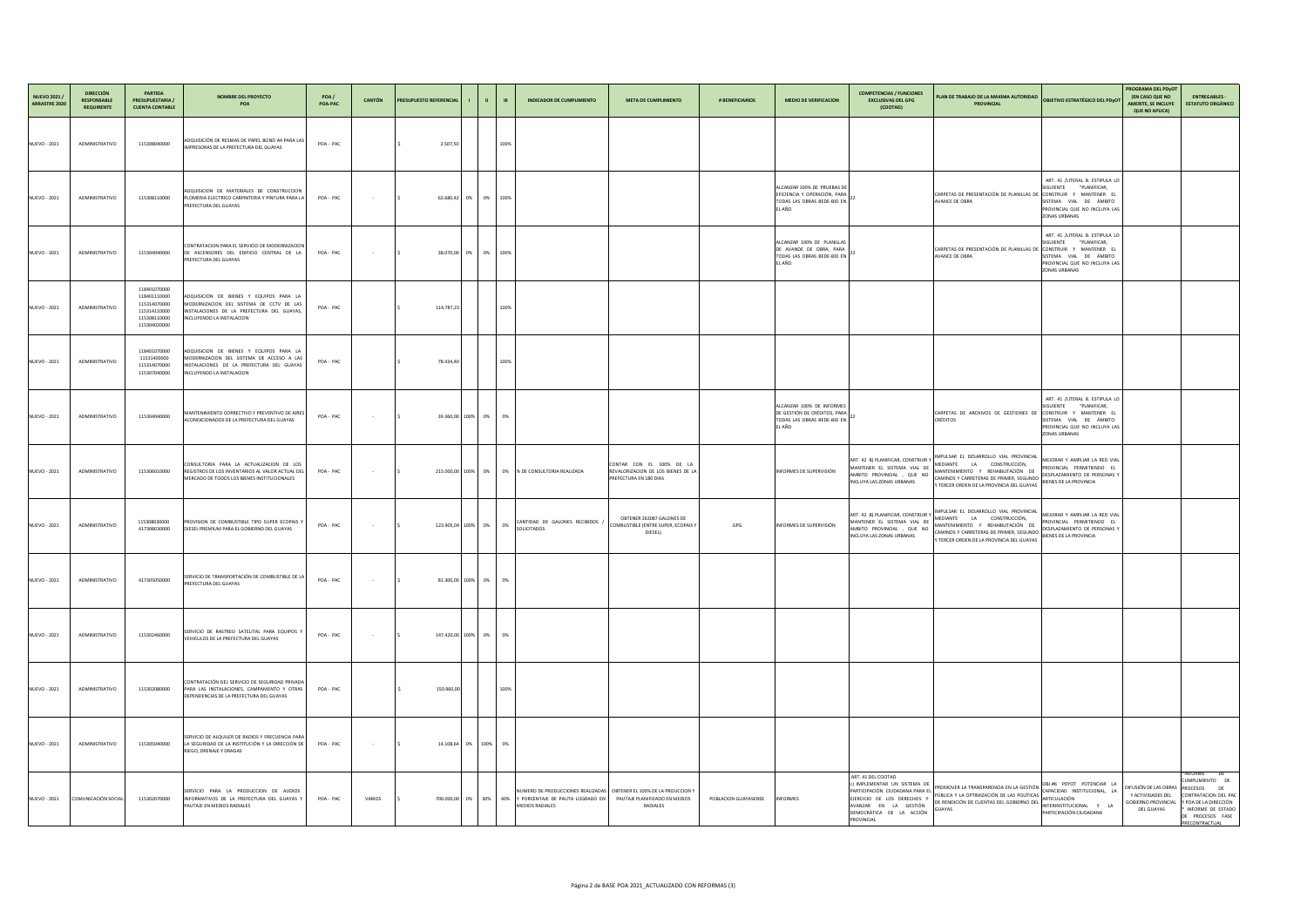| <b>NUEVO 2021</b><br><b>ARRASTRE 2020</b> | <b>DIRECCIÓN</b><br><b>RESPONSABLE</b><br><b>REQUIRENTE</b> | <b>PARTIDA</b><br><b>PRESUPUESTARIA</b><br><b>CUENTA CONTABLE</b> | <b>NOMBRE DEL PROYECTO</b><br><b>POA</b>                                                                                                                                   | POA/<br>POA-PAC | <b>CANTÓN</b>          | <b>PRESUPUESTO REFERENCIAL</b> |                          | <b>INDICADOR DE CUMPLIMIENTO</b>                                                                                 | <b>META DE CUMPLIMIENTO</b>                                                                                                                                                                                    | # BENEFICIARIOS      | <b>MEDIO DE VERIFICACION</b>                                                                                               | <b>COMPETENCIAS / FUNCIONES</b><br><b>EXCLUSIVAS DEL GPG</b><br>(COOTAD)                                                                                                                                          | PLAN DE TRABAJO DE LA MAXIMA AUTORIDAD<br><b>OBJETIVO ESTRATÉGICO DEL PDyO</b><br><b>PROVINCIAL</b>                                                                                                                                                                                                                                                                                                 | <b>PROGRAMA DEL PDyOT</b><br><b>(EN CASO QUE NO</b><br><b>AMERITE, SE INCLUYE</b><br><b>QUE NO APLICA)</b> | <b>ENTREGABLES</b><br><b>ESTATUTO ORGÁNICO</b>                                                                                                                                                   |
|-------------------------------------------|-------------------------------------------------------------|-------------------------------------------------------------------|----------------------------------------------------------------------------------------------------------------------------------------------------------------------------|-----------------|------------------------|--------------------------------|--------------------------|------------------------------------------------------------------------------------------------------------------|----------------------------------------------------------------------------------------------------------------------------------------------------------------------------------------------------------------|----------------------|----------------------------------------------------------------------------------------------------------------------------|-------------------------------------------------------------------------------------------------------------------------------------------------------------------------------------------------------------------|-----------------------------------------------------------------------------------------------------------------------------------------------------------------------------------------------------------------------------------------------------------------------------------------------------------------------------------------------------------------------------------------------------|------------------------------------------------------------------------------------------------------------|--------------------------------------------------------------------------------------------------------------------------------------------------------------------------------------------------|
| <b>NUEVO - 2021</b>                       | COMUNICACIÓN SOCIAL                                         | 115302220000                                                      | SERVICIO PARA LA PRODUCCION PIEZAS GRAFICAS<br>MULTIMEDIA DE LA PREFECTURA DEL GUAYAS<br>PAUTAJE EN MEDIOS DIGITALES                                                       | POA - PAC       | VARIOS                 |                                | 200.000.00 0% 30% 40%    | NUMERO DE PRODUCCIONES REALIZADAS<br>Y PORCENTAJE DE PAUTA LOGRADO EN<br><b>MEDIOS DIGITALES</b>                 | OBTENER EL 100% DE LA PROUCCION Y<br>PAUTAJE PLANIFICADO EN MEDIOS<br><b>DIGITALES</b>                                                                                                                         | POBLACION GUAYASENSE | <b>INFORMES</b>                                                                                                            | ART. 41 DEL COOTAD<br>c) IMPLEMENTAR UN SISTEMA<br>PARTICIPACIÓN CIUDADANA PARA E<br>EJERCICIO DE LOS DERECHOS Y<br>AVANZAR EN LA GESTIÓN<br>DEMOCRÁTICA DE LA ACCIÓN<br>PROVINCIAL                               | OBJ.#6 PDYOT POTENCIAR LA<br>PROMOVER LA TRANSPARENCIA EN LA GESTIÓN<br>CAPACIDAD INSTITUCIONAL, LA<br>PÚBLICA Y LA OPTIMIZACIÓN DE LAS POLÍTICAS<br>ARTICULACIÓN<br>DE RENDICIÓN DE CUENTAS DEL GOBIERNO DE<br>INTERINSTITUCIONAL Y LA<br>iUAYAS<br>PARTICIPACIÓN CIUDADANA                                                                                                                        | <b>FORTALECIMIENTO DE L</b><br>COMUNICACIÓN<br>INSTITUCIONAL                                               | NFORME<br>DE DE<br>CUMPLIMIENTO DE<br>DE <sub>1</sub><br>PROCESOS<br>CONTRATACION DEL PAC<br>POA DE LA DIRECCIÓN<br>INFORME DE ESTADO<br>PROCESOS FASE<br>PRECONTRACTUAL                         |
| <b>NUEVO - 2021</b>                       | COMUNICACIÓN SOCIAL                                         | 115302220000                                                      | PRODUCCION DE SPOTS PARA LA DIFUSION DE OBRAS<br>ACTIVIDADES DE LA PREFECTURA DEL GUAYAS                                                                                   | POA-PAC         | VARIOS                 |                                |                          | 220.000,00   0%   40%   40%   NUMERO DE PRODUCCIONES REALIZADAS                                                  | OBTENER EL 100% DE LA PROUCCION                                                                                                                                                                                | POBLACION GUAYASENSE | Informes de satisfaccion,<br>facturas, acta de entrega<br>recepcion definitiva                                             | PROMOVER LOS SISTEMAS DE<br>EN EL MARCO DE SUS COMPETENCIAS                                                                                                                                                       | PROTECCION INTEGRAL A LOS CONTRIBUIR AL DESARROLLO HUMANO (AMPLIAR LA COBERTURA DE (DIFUSIÓNDE-LAS-OBRAS)<br>GRUPOS DE ATENCION PRIORITARIA INTEGRAL Y AL FORTALECIMIENTO DE PROGRAMAS DE INCLUSION SOCIAI<br>PARA GARANTIZAR LOS DERECHOS CAPACIDADES Y POTENCIALIDADES DE LOS CON ENFASIS EN GRUPOS<br>CONSAGRADOS EN LA CONSTITUCION   GUAYASENSES A NIVEL INDIVIDUAL Y COLECTIVO. I VULNERABLES | Y ACTIVIDADES DEL<br><b>GOBIERNO PROVINCIAL</b><br>DEL GUAYAS                                              | <b>INFORME</b><br>DE<br>CUMPLIMIENTO DE<br><b>PROCESOS</b><br><b>DE</b><br>CONTRATACION DEL PAC<br><i>r</i> poa de la dirección<br>INFORME DE ESTADO<br>PROCESOS FASE<br>PRECONTRACTUAL          |
| <b>NUEVO - 2021</b>                       | COMUNICACIÓN SOCIAL                                         | 115302220000                                                      | COLOCACION DE ESPACIOS COMUNICACIONALES DE L<br><b>PREFECTURA DEL GUAYAS EN MEDIOS TELEVISIVOS</b>                                                                         | POA-PAC         | VARIOS                 |                                | 830.000.00  0%  40%  40% | PORCENTAJE DE ESPACIOS<br>COMUNICACIONALES COLOCADOS EN<br><b>MEDIOS TELEVISIVOS</b>                             | COLOCAR EL 100% DE PAUTA<br>PALNIFCADA EN MEDIOS TELEVISIVOS                                                                                                                                                   | POBLACION GUAYASENSE | Informes de satisfaccion,<br>facturas, acta de entrega<br>recepcion definitiva                                             | PROMOVER LOS SISTEMAS DE<br>EN EL MARCO DE SUS COMPETENCIAS                                                                                                                                                       | PROTECCION INTEGRAL A LOS CONTRIBUIR AL DESARROLLO HUMANO LAMPLIAR LA COBERTURA DE<br>GRUPOS DE ATENCION PRIORITARIA INTEGRAL Y AL FORTALECIMIENTO DE PROGRAMAS DE INCLUSION SOCIAI<br>PARA GARANTIZAR LOS DERECHOS CAPACIDADES Y POTENCIALIDADES DE LOS CON ENFASIS EN GRUPOS<br>CONSAGRADOS EN LA CONSTITUCION GUAYASENSES A NIVEL INDIVIDUAL Y COLECTIVO. VULNERABLES                            | DIFUSIÓN DE LAS OBRAS<br>Y ACTIVIDADES DEL<br><b>GOBIERNO PROVINCIAL</b><br>DEL GUAYAS                     | <b>INFORME</b><br>DE DE<br>CUMPLIMIENTO DE<br><b>PROCESOS</b><br>DE <sub>1</sub><br>CONTRATACION DEL PAC<br><i>r</i> poa de la dirección<br>INFORME DE ESTADO<br>PROCESOS FASE<br>PRECONTRACTUAL |
| <b>NUEVO - 2021</b>                       | COMUNICACIÓN SOCIAL                                         | 115302070000                                                      | COLOCACION DE ESPACIOS COMUNICACIONALES DE L<br>PREFECTURA DEL GUAYAS EN PUBLICIDAD ESTATICA                                                                               | POA-PAC         | VARIOS                 |                                | 145.000,00 0% 100% 0%    | PORCENTAJE DE ESPACIOS<br>COMUNICACIONALES COLOCADOS EN<br>PUBLICIDAD ESTATICA                                   | COLOCAR EL 100% DE PAUTA<br>PALNIFCADA EN PUBLICIDAD ESTATICA                                                                                                                                                  | POBLACION GUAYASENSE | Informes de satisfaccion,<br>facturas, bases de datos, acta o<br>entrega recepcion definitiva                              | PROMOVER LOS SISTEMAS DE<br>PROTECCION INTEGRAL A LOS CONTRIBUIR AL<br>GRUPOS DE ATENCION PRIORITARIA INTEGRAL<br>EN EL MARCO DE SUS COMPETENCIAS                                                                 | DESARROLLO HUMANO<br>IAMPLIAR LA COBERTURA DE<br>Y AL FORTALECIMIENTO DE<br><b>PROGRAMAS DE INCLUSION SOCIA</b><br>PARA GARANTIZAR LOS DERECHOS CAPACIDADES Y POTENCIALIDADES DE LOS CON ENFASIS EN GRUPOS<br>CONSAGRADOS EN LA CONSTITUCION GUAYASENSES A NIVEL INDIVIDUAL Y COLECTIVO. VULNERABLES                                                                                                | DIFUSIÓN DE LAS OBRAS<br>Y ACTIVIDADES DEL<br><b>GOBIERNO PROVINCIAL</b><br>DEL GUAYAS                     | NFORME<br><b>DE</b><br>CUMPLIMIENTO DE<br>PROCESOS<br>DE <sub>1</sub><br>ONTRATACION DEL PAC<br>POA DE LA DIRECCIÓN<br>INFORME DE ESTADO<br>PROCESOS FASE<br><u>PRECONTRACTUAL</u>               |
| <b>NUEVO - 2021</b>                       | COMUNICACIÓN SOCIAL                                         | 115302040000                                                      | Y ELABORACION DE MATERIAL<br>DISENO<br>COMUNICACIONAL DE LA PREFECTURA DEL GUAYAS                                                                                          | POA-PAC         | VARIOS                 |                                | 95.000,00 0% 100% 0%     | PORCENTAJE DE MATERIAL<br>COMUNICACIONAL ELABORADO                                                               | ELABORAR EL 100% DE MATERIAL<br>COMUNICACIONAL PLANIFICADO                                                                                                                                                     | POBLACION GUAYASENSE | Informes de satisfaccion,<br>facturas, bases de datos, acta<br>entrega recepcion definitiva                                | PROMOVER LOS SISTEMAS DE<br>EN EL MARCO DE SUS COMPETENCIAS                                                                                                                                                       | PROTECCION INTEGRAL A LOS CONTRIBUIR AL DESARROLLO HUMANO (AMPLIAR LA COBERTURA DE (DIFUSIÓNDE-LAS-OBRAS<br>GRUPOS DE ATENCION PRIORITARIA INTEGRAL Y AL FORTALECIMIENTO DE PROGRAMAS DE INCLUSION SOCIAI<br>PARA GARANTIZAR LOS DERECHOS CAPACIDADES Y POTENCIALIDADES DE LOS CON ENFASIS EN GRUPOS<br>CONSAGRADOS EN LA CONSTITUCION GUAYASENSES A NIVEL INDIVIDUAL Y COLECTIVO. VULNERABLES      | Y ACTIVIDADES DEL<br><b>GOBIERNO PROVINCIAL</b><br>DEL GUAYAS                                              | *INFORME DE<br>CUMPLIMIENTO DE<br>PROCESOS DE<br>CONTRATACION DEL PAC<br>POA DE LA DIRECCIÓN<br>INFORME DE ESTADO<br>PROCESOS FASE<br>PRECONTRACTUAL                                             |
| <b>NUEVO - 2021</b>                       | COMUNICACIÓN SOCIAL                                         | 115302040000                                                      | PRODUCCION DE PROGRAMAS INFORMATIVOS SOBRE<br>LAS DIFERENTES ACTIVIDADES Y OBRAS QUE EJECUTA LA<br><b>PREFECTURA DEL GUAYAS</b>                                            | POA-PAC         | VARIOS                 |                                | 32.400,00 0% 100% 0%     | NUMERO DE PRODUCCIONES DE OBTENER EL 100% DE LA PROUCCION DE<br>PROGRAMAS INFORMATIVOS REALIZADAS                | PROGRAMAS INFORMATIVOS                                                                                                                                                                                         | POBLACION GUAYASENSE | Informes de satisfaccion,<br>facturas, acta de entrega<br>recepcion definitiva                                             | PROMOVER LOS SISTEMAS DE<br>EN EL MARCO DE SUS COMPETENCIAS                                                                                                                                                       | PROTECCION INTEGRAL A LOS CONTRIBUIR AL DESARROLLO HUMANO (AMPLIAR LA COBERTURA DE (DIFUSIÓNDE-LAS-OBRAS<br>GRUPOS DE ATENCION PRIORITARIA INTEGRAL Y AL FORTALECIMIENTO DE PROGRAMAS DE INCLUSION SOCIAL<br>PARA GARANTIZAR LOS DERECHOS CAPACIDADES Y POTENCIALIDADES DE LOS CON ENFASIS EN GRUPOS<br>CONSAGRADOS EN LA CONSTITUCION GUAYASENSES A NIVEL INDIVIDUAL Y COLECTIVO. VULNERABLES      | Y ACTIVIDADES DEL<br><b>GOBIERNO PROVINCIAL</b><br>DEL GUAYAS                                              | INFORME DE<br>CUMPLIMIENTO DE<br>PROCESOS DE<br>CONTRATACION DEL PAC<br><i>Y</i> POA DE LA DIRECCIÓN<br>INFORME DE ESTADO<br>PROCESOS FASE<br><b>RECONTRACTUAL</b>                               |
| <b>NUEVO - 2021</b>                       | COMUNICACIÓN SOCIAL                                         | 115302070000                                                      | ADMINISTRACION Y DESARROLLO DIGITAL DE LAS REDE:<br>SOCIALES DE LA PREFECTURA DEL GUAYAS                                                                                   | POA-PAC         | VARIOS                 |                                | 185,000,00 0% 30% 40%    | PORCENTAJE DEL SERVICIO DE<br>ADMINISTRACION Y DESARROLLO DIGITAL<br>DE LAS REDES DE LA PREFECTURA DEL<br>GUAYAS | OBTENER EL 100% DEL SERVICIO DE<br>ADMINISTRACION Y DESARROLLO<br>DIGITAL DE LAS REDES DE LA<br>PREFECTURA DEL GUAYAS                                                                                          | POBLACION GUAYASENSE | Informes de satisfaccion,<br>facturas, acta de entrega<br>recepcion definitiva                                             | PROMOVER LOS SISTEMAS DE<br>EN EL MARCO DE SUS COMPETENCIAS                                                                                                                                                       | PROTECCION INTEGRAL A LOS CONTRIBUIR AL DESARROLLO HUMANO (AMPLIAR LA COBERTURA DE (DIFUSIÓNDE-LAS-OBRAS<br>GRUPOS DE ATENCION PRIORITARIA INTEGRAL Y AL FORTALECIMIENTO DE PROGRAMAS DE INCLUSION SOCIAI<br>PARA GARANTIZAR LOS DERECHOS CAPACIDADES Y POTENCIALIDADES DE LOS CON ENFASIS EN GRUPOS<br>CONSAGRADOS EN LA CONSTITUCION GUAYASENSES A NIVEL INDIVIDUAL Y COLECTIVO. VULNERABLES      | Y ACTIVIDADES DEL<br><b>GOBIERNO PROVINCIAL</b><br>DEL GUAYAS                                              | NFORME DE<br>CUMPLIMIENTO DE<br>PROCESOS DE<br>CONTRATACION DEL PAC<br>Y POA DE LA DIRECCIÓN<br>INFORME DE ESTADO<br>F PROCESOS FASE<br><b>PRECONTRACTUAL</b>                                    |
| <b>NUEVO - 2021</b>                       | <b>COMUNICACIÓN SOCIAL</b>                                  | 115302070000                                                      | SERVICIO DE PLANIFICACION DISENO Y EJECUCION DE<br>CAMPANAS COMUNICACIONALES BTL DE LA<br><b>PREFECTURA DEL GUAYAS</b>                                                     | POA - PAC       | VARIOS                 |                                | 123.000,00 0% 33% 33%    | PORCENTAJE DE EJECUCIÓN DE LAS   EJECUTAR EL 100% DE LAS CAMPAÑAS<br>AMPAÑAS:                                    | PLANIFICADAS                                                                                                                                                                                                   | POBLACION GUAYASENSE | Informes de satisfaccion,<br>facturas, acta de entrega<br>recepcion definitiva                                             | PROMOVER LOS SISTEMAS DE<br>EN EL MARCO DE SUS COMPETENCIAS                                                                                                                                                       | PROTECCION INTEGRAL A LOS CONTRIBUIR AL DESARROLLO HUMANO (AMPLIAR LA COBERTURA DE (DIFUSIÓNDE-LAS-OBRAS<br>GRUPOS DE ATENCION PRIORITARIA INTEGRAL Y AL FORTALECIMIENTO DE PROGRAMAS DE INCLUSION SOCIAI<br>PARA GARANTIZAR LOS DERECHOS CAPACIDADES Y POTENCIALIDADES DE LOS CON ENFASIS EN GRUPOS<br>CONSAGRADOS EN LA CONSTITUCION GUAYASENSES A NIVEL INDIVIDUAL Y COLECTIVO. VULNERABLES      | Y ACTIVIDADES DEL<br><b>GOBIERNO PROVINCIAL</b><br>DEL GUAYAS                                              | *INFORME DE<br>CUMPLIMIENTO DE<br><b>PROCESOS DE</b><br>CONTRATACION DEL PAC<br>Y POA DE LA DIRECCIÓN<br>INFORME DE ESTADO<br>DE PROCESOS FASE<br>PRECONTRACTUAL                                 |
| <b>NUEVO - 2021</b>                       | CONCESIONES                                                 | 417306010000                                                      | MEDICION DE LOS NIVELES DE SERVICIO EN LAS VIAS<br>DEL SISTEMA DE CONCESION DE OBRA PUBLICA DE LA<br><b>PREFECTURA DEL GUAYAS ANO 2021</b>                                 | POA - PAC       | NO APLICA              |                                | 479.158,70 0% 0% 100%    | % INFORMES REALIZADOS<br>% INFORMES PROGRAMADOS                                                                  |                                                                                                                                                                                                                | PROVINCIA DEL GUAYAS | <b>INFORME DEL PROVEEDOR</b>                                                                                               | COOTAD, ART. 41, LITERAL F, B                                                                                                                                                                                     | CONTRIBUIR AL DESARROLLO HUMANO<br>INCIDIR EN LA MEJORA DE LA<br>INTEGRAL Y AL FORTALECIMIENTO DE<br>CALIDAD DE VIDA DEL CIUDADANO<br>CAPACIDADES Y POTENCIALIDADES DE LOS<br><b>GUAYASENSE</b><br>GUAYASENSES A NIVEL INDIVIDUAL Y COLECTIVO.                                                                                                                                                      | CONSTRUCCIÓN DE VÍAS<br>DE LA PROVINCIA DEL de niveles de servicio<br>GUAYAS                               | EN ÁREA CONCESIONADA 5.- Informe de medición                                                                                                                                                     |
| <b>NUEVO - 2021</b>                       | CONCESIONES                                                 | 417306010000                                                      | ANALISIS DE LA RAZONABILIDAD A LOS INGRESOS DI<br>LAS 13 ESTACIONES DE PEAJE Y UNA DE PONTAZGO<br>PERIODO 1 DE ENERO HASTA EL 31 DE DICIEMBRE D<br>2021 CONORTE Y CONCEGUA | POA - PAC       | NO APLICA              |                                | 140.000,00 0% 0% 100%    | <b>6 INFORMES REALIZADOS</b><br>% INFORMES PROGRAMADOS                                                           |                                                                                                                                                                                                                | PROVINCIA DEL GUAYAS | INFORMES TRIMESTRALES DI<br><b>PROYECTO</b>                                                                                | ART. 41. LETRA G) PROMOVER LOS<br>SISTEMAS DE PROTECCIÓN INTEGRAL<br>A LOS GRUPOS DE ATENCIÓN<br>PRIORITARIA PARA GARANTIZAR LOS<br>DERECHOS CONSAGRADOS EN LA<br>CONSTITUCIÓN EN ELMARCO DE SUS<br>COMPETENCIAS. | CONTRIBUIR AL DESARROLLO HUMANO OBJETIVO 7: AMPLIAR LA<br>INTEGRAL Y AL FORTALECIMIENTO DE COBERTURA DE PROGRAMAS DE<br>CAPACIDADES Y POTENCIALIDADES DE LOS INCLUSIÓN SOCIAL CON ÉNFASIS EN<br>GUAYASENSES A NIVEL INDIVIDUAL Y COLECTIVO. GRUPOS VULNERABLES                                                                                                                                      |                                                                                                            | 2.- Informe de Supervisión                                                                                                                                                                       |
| <b>NUEVO - 2021</b>                       | DEECO                                                       | 217302040000                                                      | SERVICIO DE IMPRESION DEL MATERIAL DE ESTUDIOS A<br>UTILIZARSE EN EL PROYECTO DE ESCUELA DE<br>FORMACION DE LIDERESAS DE LA PROVINCIA DEL<br><b>GUAYAS</b>                 | POA-PAC         | <b>VARIOS CANTONES</b> |                                | 16.000,00 0% 100% 0%     | # DE KITS DE LIBROS ENTREGADOS / # D<br>KIT DE LIBROS PLANIFICADOS                                               | DISPONIBILIDAD DE LOS LIBROS PREVIO<br>INICIO DE PROGRAMA DE ESCUELA DE<br>LIDERESAS                                                                                                                           | 300                  | INFORME DEL NÚMERO DE ISUSTENTABLE<br>PERSONAS INSCRITAS PARA LOS CIRCUNSCRIPCIÓN<br>CENTRO TECNOLÓGICO POPULAR GARANTIZAR | ART. 41 LITERAL A) PROMOVER EL<br><b>DESARROLLO</b><br>DE SU<br>LA REALIZACIÓN DEL BUEN VIVIR A<br><b>TRAVÉS DE</b>                                                                                               | CONTRIBUIR AL DESARROLLO HUMANO   REDUCIR EL ANALFABETISMO<br>INTEGRAL Y AL FORTALECIMIENTO DE DIGITAL" CAPACITANDO A LOS<br>CURSOS NUEVOS DE DEL TERRITORIAL PROVINCIAL, PARA CAPACIDADES DE LOS GUAYASENSES A NIVEL HABITANTES DE LA PROVINCIA DEI<br><b>INDIVIDUAL Y COLECTIVO</b><br><b>GUAYAS EN EL USO DE LAS TIC'S</b>                                                                       | DE PROGRAMAS DE<br>INCLUSIÓN SOCIAL CON<br>ÉNFASIS EN GRUPOS<br>VULNERABLES                                | AMPLIAR LA COBERTURA 1. FORMATO SOPORTE<br>DE LOS PROYECTOS A<br>REALIZAR 2, IMPRESIÓN<br>DE 300 KITS DEL<br>MATERIAL DIDÁCTICO (2<br>LIBROS POR PAQUETE)                                        |
| <b>NUEVO - 2021</b>                       | DEECO                                                       | 217302490000                                                      | SERVICIO DE REPRODUCCION DE CAJA DE<br>HERRAMIENTAS DE LA ESTRATEGIA NACIONAL DE<br>PLANIFICACION FAMILIAR Y PREVENCION DE EMBARAZO<br>ADOLESCENTE                         | POA-PAC         | 24 CANTONES            |                                |                          | DE CAJAS DE HERRAMIENTAS<br>42.000,00 0% 100% 0% ENTREGADOS / # DE CAJAS DE<br>HERRAMIENTAS PLANIFICADOS         | DISPONIBILIDAD DE LAS CAJAS DE<br>HERRAMIENTAS PREVIO AL INICIO DEL<br>SERVICIO DE CAPACITACIÓN PARA<br>FORMAR PROMOTORES Y PROMOTORAS<br>DE PROTECCIÓN DE DERECHOS EN LOS<br>GAD'S DE LA PROVINCIA DEL GUAYAS | 120                  | INFORME DEL NÚMERO DE ISUSTENTABLE<br>PERSONAS QUE ASISTEN A LOS CIRCUNSCRIPCIÓN<br>CENTRO TECNOLÓGICO POPULAR GARANTIZAR  | ART. 41 LITERAL A) PROMOVER EL<br>DESARROLLO<br>DE SU<br>LA REALIZACIÓN DEL BUEN VIVIR A<br><b>TRAVÉS DE</b>                                                                                                      | CONTRIBUIR AL DESARROLLO HUMANO   REDUCIR EL ANALFABETISMO<br>INTEGRAL Y AL FORTALECIMIENTO DE DIGITAL" CAPACITANDO A LOS<br>CURSOS DE COMPUTACIÓN DEL TERRITORIAL PROVINCIAL, PARA CAPACIDADES DE LOS GUAYASENSES A NIVEL HABITANTES DE LA PROVINCIA DE<br><b>INDIVIDUAL Y COLECTIVO</b><br>GUAYAS EN EL USO DE LAS TIC'S                                                                          | DE PROGRAMAS DE<br>INCLUSIÓN SOCIAL CON REALIZAR<br>ÉNFASIS EN GRUPOS<br>VULNERABLES                       | AMPLIAR LA COBERTURA 1. FORMATO SOPORTE<br>DE LOS PROYECTOS A<br>REPRODCUCCIÓN DE LA<br>CAJA DE HERRAMIENTAS                                                                                     |
| <b>NUEVO - 2021</b>                       | DEECO                                                       | 218401040000                                                      | ADQUISICIÓN DE INSTRUMENTOS MUSICALES PARA<br>BATUCADAS Y AFINES PARA NIÑAS, NIÑOS Y<br>ADOLESCENTES DE LAS ESCUELAS ITINERANTES DE<br>MÚSICA DE LA PROVINCIA DEL GUAYAS   | POA-PAC         | VARIOS CANTONES S      |                                | 25.000,00 0% 100% 0%     |                                                                                                                  |                                                                                                                                                                                                                |                      |                                                                                                                            |                                                                                                                                                                                                                   |                                                                                                                                                                                                                                                                                                                                                                                                     |                                                                                                            |                                                                                                                                                                                                  |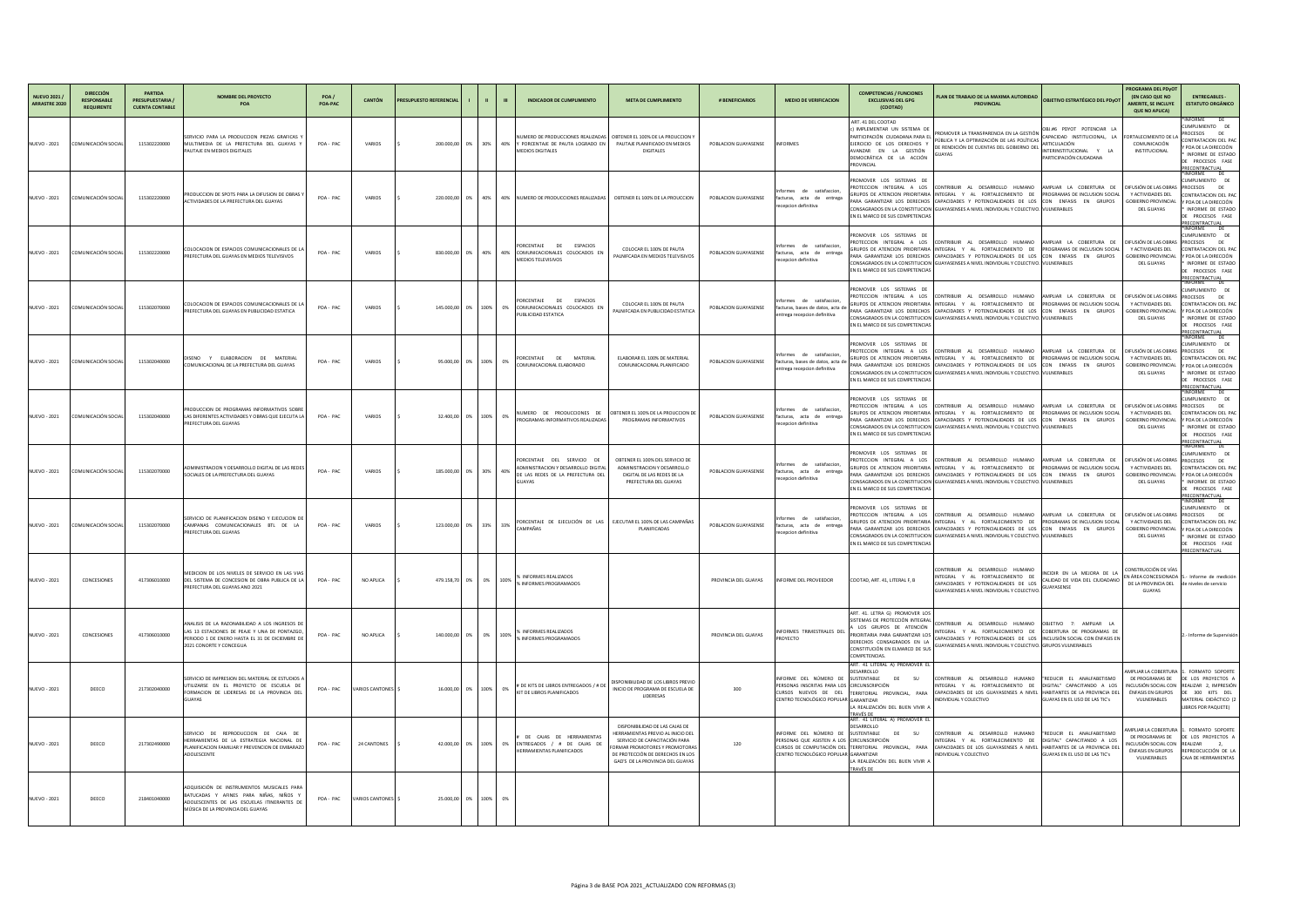| NUEVO 2021 /<br>ARRASTRE 2020 | <b>DIRECCIÓN</b><br><b>RESPONSABLE</b><br><b>REQUIRENTE</b> | <b>PARTIDA</b><br><b>PRESUPUESTARIA</b><br><b>CUENTA CONTABLE</b>                                            | <b>NOMBRE DEL PROYECTO</b><br><b>POA</b>                                                                                                                                                                                        | POA/<br>POA-PAC | <b>CANTÓN</b>                    | <b>PRESUPUESTO REFERENCIAL</b> |                       |      | <b>INDICADOR DE CUMPLIMIENTO</b>                                                                                                                        | <b>META DE CUMPLIMIENTO</b>                                | # BENEFICIARIOS | <b>MEDIO DE VERIFICACION</b>               | <b>COMPETENCIAS / FUNCIONES</b><br><b>EXCLUSIVAS DEL GPG</b><br>(COOTAD) | PLAN DE TRABAJO DE LA MAXIMA AUTORIDAD<br><b>PROVINCIAL</b>                                                                                                                                                                                                        | <b>OBJETIVO ESTRATÉGICO DEL PDYOT</b>                    | <b>PROGRAMA DEL PDyOT</b><br><b>(EN CASO QUE NO</b><br><b>AMERITE, SE INCLUYE</b><br><b>QUE NO APLICA)</b> | <b>ENTREGABLES -</b><br><b>ESTATUTO ORGÁNICO</b>                                                                                                          |
|-------------------------------|-------------------------------------------------------------|--------------------------------------------------------------------------------------------------------------|---------------------------------------------------------------------------------------------------------------------------------------------------------------------------------------------------------------------------------|-----------------|----------------------------------|--------------------------------|-----------------------|------|---------------------------------------------------------------------------------------------------------------------------------------------------------|------------------------------------------------------------|-----------------|--------------------------------------------|--------------------------------------------------------------------------|--------------------------------------------------------------------------------------------------------------------------------------------------------------------------------------------------------------------------------------------------------------------|----------------------------------------------------------|------------------------------------------------------------------------------------------------------------|-----------------------------------------------------------------------------------------------------------------------------------------------------------|
| <b>NUEVO - 2021</b>           | DEECO                                                       | 367308230000                                                                                                 | ADQUISICIÓN DE MEDICINAS, ANESTÉSICOS,<br>ANALGÉSICOS Y DESPARASITANTES (INTERNOS Y<br>EXTERNOS) PARA BRIGADAS DE ESTERILIZACIÓN Y<br>DESPARASITACIÓN A PERROS Y GATOS EN LOS<br>DIFERENTES CANTONES DE LA PROVINCIA DEL GUAYAS | POA-PAC         |                                  | 26.000,00                      |                       | 100% |                                                                                                                                                         |                                                            |                 |                                            |                                                                          |                                                                                                                                                                                                                                                                    |                                                          |                                                                                                            |                                                                                                                                                           |
| <b>NUEVO - 2021</b>           | DEECO                                                       | 367308230000                                                                                                 | ADQUISICIÓN DE INSUMOS MÉDICOS PARA BRIGADAS<br>DE ESTERILIZACIÓN A PERROS Y GATOS EN LA<br><b>PROVINCIA DEL GUAYAS</b>                                                                                                         | POA-PAC         |                                  | 18.800,00                      |                       | 100% |                                                                                                                                                         |                                                            |                 |                                            |                                                                          |                                                                                                                                                                                                                                                                    |                                                          |                                                                                                            |                                                                                                                                                           |
| <b>NUEVO - 2021</b>           | DESARROLLO<br>PRODUCTIVO                                    | 530814                                                                                                       | ADQUISICION DE INSUMOS PARA LA SEGUNDA FASE EN<br>EL FORTALECIMIENTO DEL PROGRAMA SISTEMA<br>AGROECOLOGICO PARA EL CULTIVO DE ARROZ EN LOS<br>CANTONES DAULE SANTA LUCIA Y COLIMES                                              | POA-PAC         | DAULE, SANTA<br>LUCIA, COLIMES   |                                |                       |      | #de insumos adquiridos para el<br>$30.000,00$ 0% 80% 20% fortalecimiento / # de insumos solicitdos<br>para el fortalecimento                            | Adquirir el 100% de los Insumos                            | 200             | COMPROBANTES CONTABLES<br><b>GENERADOS</b> |                                                                          |                                                                                                                                                                                                                                                                    |                                                          | PROGRAMA PROVINCIAL<br>DE HORTICULTURA Y<br><b>AGRICULTURA ORGANICA</b>                                    | *PROYECTOS<br>PRODUCTIVOS AGRICOLA<br>INFORMES DE LINEA                                                                                                   |
| <b>NUEVO - 2021</b>           | DESARROLLO<br>PRODUCTIVO                                    | 368401040000                                                                                                 | ADQUSICION DE EQUIPOS PARA ANÁLISIS DE SUELO<br>FORTALECIMIENTO DE LA PRODUCCIÓN DE ARROZ                                                                                                                                       | POA-PAC         | VARIOS                           | 110.800,00                     |                       | 100% |                                                                                                                                                         |                                                            |                 |                                            |                                                                          |                                                                                                                                                                                                                                                                    |                                                          |                                                                                                            |                                                                                                                                                           |
| <b>NUEVO - 2021</b>           | DESARROLLO<br>PRODUCTIVO                                    | 367308140000                                                                                                 | ADQUISICIÓN DE SEMILLA CERTIFICADA DE ARROZ Y<br>MAÍZ PARA POTENCIALIZAR LA PRODUCTIVIDAD<br>AGRÍCOLA EN VARIAS COMUNIDADES DE LA PROVINCIA<br><b>DEL GUAYAS</b>                                                                | POA-PAC         | VARIOS                           | 1.272.607,00                   |                       | 100% |                                                                                                                                                         |                                                            |                 |                                            |                                                                          |                                                                                                                                                                                                                                                                    |                                                          |                                                                                                            |                                                                                                                                                           |
| <b>NUEVO - 2021</b>           | DESARROLLO<br>PRODUCTIVO                                    | 530814                                                                                                       | ADQUISICION DE INSUMOS PARA EL DESARROLLO DE<br>ACTIVIDADES DE GANADERIA                                                                                                                                                        | POA-PAC         | PLAYAS, COLIMES<br>Y PEDRO CARBO |                                | 8.000,00 100% 0% 0%   |      | #de insumos adquiridos para el desarrollo<br>de actividades de ganaderia / # de<br>insumos solicitdos para el desarrollo de<br>actividades de ganaderia | Adquirir el 100% de los insumos                            | 40              | <b>CERTIFICADOS</b>                        |                                                                          | CONTRIBUIR AL DESARROLLO HUMANO<br>INTEGRAL Y AL FORTALECIMIENTO DE<br>CAPACIDADES Y POTENCIALIDADES DE LOS INTERINSTITUCION AL Y LA<br>GUAYASENSES A NIVEL INDIVIDUAL Y COLECTIVO. PARTICIPACION CIUDADANA.                                                       | POTENCIAR LA CAPACIDAD<br>INSTITUCIONAL, LA ARTICULACION | PROGRAMA PROVINCIAL<br>DE GANADERIA<br>SOSTENIBLE                                                          | *PROYECTOS<br>PRODUCTIVOS DE<br>PRODUCCIÓN ANIMAL<br>INFORME DE<br>EJECUCIÓN DE LAS<br>CAPACITACIONES<br>**INFORMES DE LINEA                              |
| <b>NUEVO - 2021</b>           | DESARROLLO<br>PRODUCTIVO                                    |                                                                                                              | SERVICIO DE ARRENDAMIENTO DE MAQUINARIA PARA<br>NIVELACION DE SUELOS DEDICADOS AL CULTIVO DE<br>ARROZ EN LA PROVINCIA DEL GUAYAS                                                                                                | POA-PAC         | VARIOS CANTONES \$               |                                | 400.000,00 0% 60% 40% |      | # de suelo nivelados / # de suelo por                                                                                                                   | Nivelar el 100% de suelos dedicados a<br>cultivos de arroz | 450             | <b>INFORMES</b>                            |                                                                          | CONTRIBUIR AL DESARROLLO HUMANO POTENCIAR LA CAPACIDAD<br>INTEGRAL Y AL FORTALECIMIENTO DE INSTITUCIONAL, LA ARTICULACION<br>CAPACIDADES Y POTENCIALIDADES DE LOS INTERINSTITUCION AL Y LA<br>GUAYASENSES A NIVEL INDIVIDUAL Y COLECTIVO. PARTICIPACION CIUDADANA. |                                                          | PROGRAMA PROVINCIAL<br>DE HORTICULTURA '<br>AGRICULTURA ORGÁNICA                                           | *INFORME DEL<br>DIAGNÓSTICO DE<br>CANALES DE<br>COMERCIALIZACIÓN DE<br><b>PRODUCTOS</b><br>AGROPECUARIOS EN LA<br><b>PROVINCIA</b>                        |
| <b>NUEVO - 2021</b>           | DESARROLLO<br>PRODUCTIVO                                    | $\sim$                                                                                                       | ADQUISICIÓN DE INSUMOS PARA LA PRODUCCIÓN DI<br>MANÍ                                                                                                                                                                            | POA-PAC         | PEDRO CARBO                      |                                | 30.000,00 0% 100% 0%  |      | # de insumos adquiridos / # de insumos<br>solicitdos                                                                                                    | Adquirir el 100% de los insumos                            | 102             | <b>INFORMES</b>                            |                                                                          | CONTRIBUIR AL DESARROLLO HUMANO POTENCIAR LA CAPACIDAD<br>INTEGRAL Y AL FORTALECIMIENTO DE<br>CAPACIDADES Y POTENCIALIDADES DE LOS INTERINSTITUCION AL Y LA<br>GUAYASENSES A NIVEL INDIVIDUAL Y COLECTIVO. PARTICIPACION CIUDADANA.                                | INSTITUCIONAL, LA ARTICULACION                           | PROGRAMA PROVINCIAL BAS<br>DE HORTICULTURA Y<br>AGRICULTURA ORGÁNICA EJECUCIÓN DE LAS                      | *INFORMES DE LINEA<br>INFORME DE<br><b>CAPACITACIONES</b>                                                                                                 |
| <b>NUEVO - 2021</b>           | DESARROLLO<br>PRODUCTIVO                                    | $\sim$ $-$                                                                                                   | ADQUISICION DE INSUMOS Y EQUIPAMIENTO PARA L<br>PRODUCCION DE LECHE Y DERIVADOS                                                                                                                                                 | POA-PAC         | SALITRE                          |                                | 30.000,00 0% 100% 0%  |      | # de insumos y equipos adquiridos / # de<br>insumos y equipos solicitdos                                                                                | Adquirir el 100% de los insumos y<br>equipamiento          | 20              | LIQUIDACÓN DE INTERESES                    |                                                                          | CONTRIBUIR AL DESARROLLO HUMANO<br>INTEGRAL Y AL FORTALECIMIENTO DE<br>CAPACIDADES Y POTENCIALIDADES DE LOS INTERINSTITUCION AL Y LA<br>GUAYASENSES A NIVEL INDIVIDUAL Y COLECTIVO. PARTICIPACION CIUDADANA.                                                       | POTENCIAR LA CAPACIDAD<br>INSTITUCIONAL, LA ARTICULACION | PROGRAMA PROVINCIA<br>DE GANADERÍA<br>SOSTENIBLE                                                           | PROYECTOS<br>PRODUCTIVOS DE<br>PRODUCCIÓN ANIMAL<br>PROYECTO DE<br>DESARROLLO DE<br>PRODUCTOS CON VALOR<br>AGREGADO A PARTIR DE<br><b>MATERIAS PRIMAS</b> |
| <b>NUEVO - 2021</b>           | DESARROLLO<br>PRODUCTIVO                                    | 367304040000<br>367308110000<br>367308140000<br>367314040000<br>367314060000<br>368401040000<br>368401110000 | ADQUISICIÓN DE EQUIPOS Y MATERIALES PARA APOYO<br>A LA TECNIFICACIÓN HÍDRICA PARA PRODUCTORES DE<br>LA PROVINCIA DEL GUAYAS                                                                                                     | POA-PAC         | <b>VARIOS</b>                    | 70.000,00                      |                       | 100% |                                                                                                                                                         |                                                            |                 |                                            |                                                                          |                                                                                                                                                                                                                                                                    |                                                          |                                                                                                            |                                                                                                                                                           |
| <b>NUEVO - 2021</b>           | DESARROLLO<br>PRODUCTIVO                                    | 368401040000<br>367314040000<br>367308130000<br>367308230000                                                 | ADQUISICIÓN DE MATERIALES E INSUMOS PARA LA<br>ELABORACIÓN DE ABONOS ORGÁNICOS PARA<br>FOMENTAR LA PRODUCCIÓN AGROECOLÓGICA EN LA<br>PROVINCIA DEL GUAYAS                                                                       | POA-PAC         | <b>VARIOS</b>                    | 30.000,00                      |                       | 100% |                                                                                                                                                         |                                                            |                 |                                            |                                                                          |                                                                                                                                                                                                                                                                    |                                                          |                                                                                                            |                                                                                                                                                           |
| <b>NUEVO - 2021</b>           | DESARROLLO<br>PRODUCTIVO                                    | 367308140000                                                                                                 | ADQUISICIÓN DE EQUIPOS INDUSTRIALES E<br>INSTRUMENTOS PARA EL DESARROLLO DE PRODUCTOS<br>AGROINDUSTRIALES Y FORTALECIMIENTO DE<br>EMPRENDIMIENTOS DE LA PROVINCIA DEL GUAYAS                                                    |                 | POA - PAC VARIOS CANTONES \$     |                                | 30.000,00 0% 0% 100%  |      |                                                                                                                                                         |                                                            |                 |                                            |                                                                          |                                                                                                                                                                                                                                                                    |                                                          |                                                                                                            |                                                                                                                                                           |
| <b>NUEVO - 2021</b>           | <b>ESTUDIOS Y</b><br>FISCALIZACION                          | 418401040000                                                                                                 | ADQUISICIÓN DE EQUIPOS DE ALTA GAMA PARA<br>PROCESAMIENTO TOPOGRÁFICO, PARA LA DIRECCIÓN<br>PROVINCIAL DE ESTUDIOS Y PROYECTOS DE LA<br>PREFECTURA DEL GUAYAS                                                                   | POA-PAC         | $\sim 100$ km s $^{-1}$          |                                | 45.900,00 100% 0% 0%  |      |                                                                                                                                                         |                                                            |                 |                                            |                                                                          |                                                                                                                                                                                                                                                                    |                                                          |                                                                                                            |                                                                                                                                                           |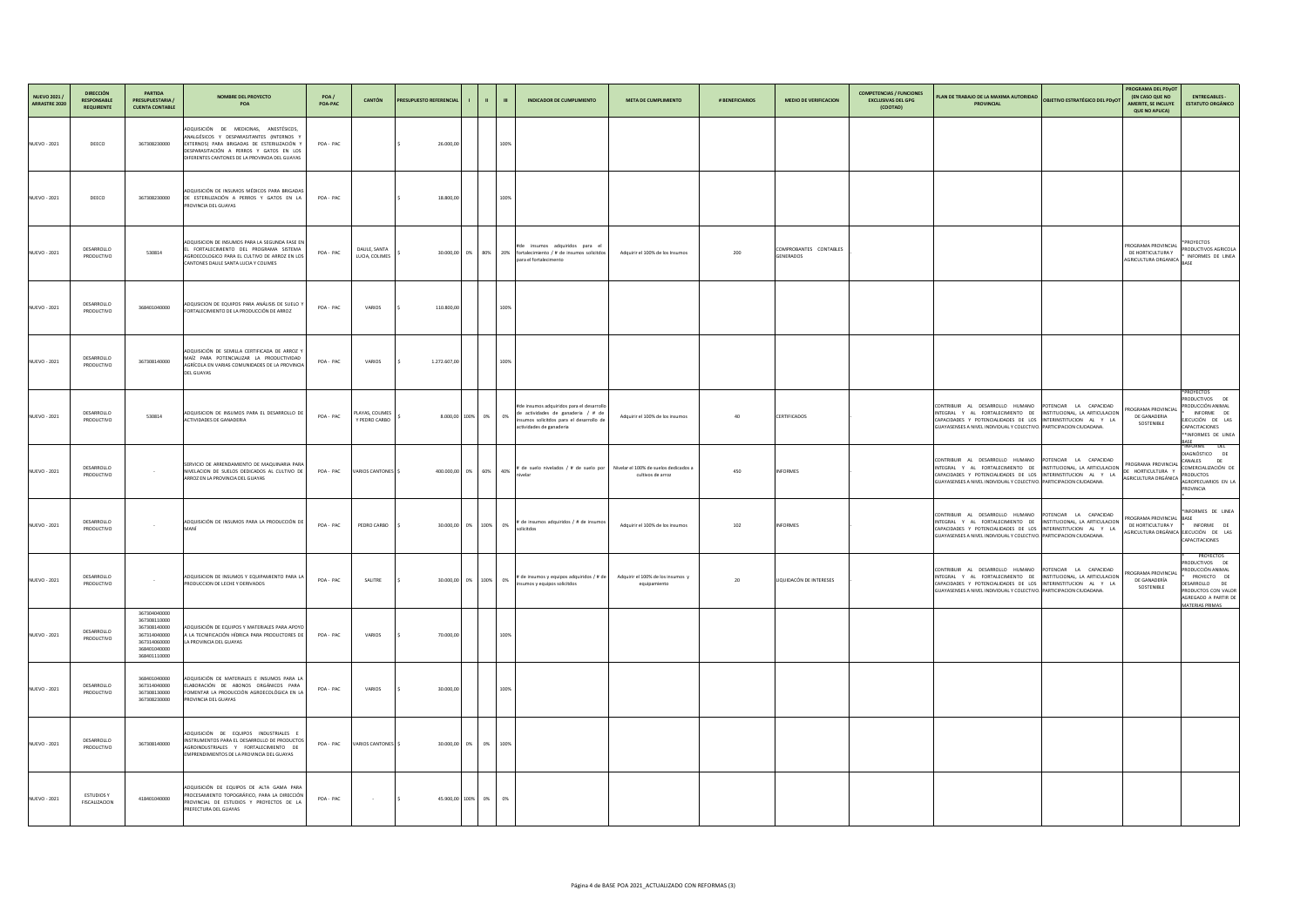| <b>D</b> | <b>OBJETIVO ESTRATÉGICO DEL PDYOT</b>                                                                               | PROGRAMA DEL PDyOT<br><b>(EN CASO QUE NO</b><br><b>AMERITE, SE INCLUYE</b><br><b>QUE NO APLICA)</b> | <b>ENTREGABLES -</b><br><b>ESTATUTO ORGÁNICO</b>                                                                                                          |
|----------|---------------------------------------------------------------------------------------------------------------------|-----------------------------------------------------------------------------------------------------|-----------------------------------------------------------------------------------------------------------------------------------------------------------|
| S        | POTENCIAR LA CAPACIDAD<br>INSTITUCIONAL, LA ARTICULACION<br>INTERINSTITUCIONAL Y LA<br>VO. PARTICIPACION CIUDADANA. | <b>FORTALECIMIENTO</b><br>INSTITUCIONAL                                                             | ESTUDIOS. DISEÑOS Y<br><b>PRESUPUESTOS</b><br>DE<br>OBRAS VIALES DE<br>SEGUNDO ORDEN QUE<br>SEAN FINANCIADAS CON<br>CRÉDITOS DE OTRAS<br><b>ENTIDADES</b> |
|          |                                                                                                                     |                                                                                                     |                                                                                                                                                           |
|          |                                                                                                                     |                                                                                                     |                                                                                                                                                           |
|          |                                                                                                                     |                                                                                                     |                                                                                                                                                           |
|          |                                                                                                                     |                                                                                                     |                                                                                                                                                           |
|          |                                                                                                                     |                                                                                                     |                                                                                                                                                           |
|          |                                                                                                                     |                                                                                                     |                                                                                                                                                           |
|          |                                                                                                                     |                                                                                                     |                                                                                                                                                           |
|          |                                                                                                                     |                                                                                                     |                                                                                                                                                           |
|          |                                                                                                                     |                                                                                                     |                                                                                                                                                           |
|          |                                                                                                                     |                                                                                                     |                                                                                                                                                           |
|          |                                                                                                                     |                                                                                                     |                                                                                                                                                           |
|          |                                                                                                                     |                                                                                                     |                                                                                                                                                           |
|          |                                                                                                                     |                                                                                                     |                                                                                                                                                           |
|          |                                                                                                                     |                                                                                                     |                                                                                                                                                           |

| <b>CANTÓN</b>                            | <b>PRESUPUESTO REFERENCIAL</b> |    | - III | $\mathbf{H}$ | <b>INDICADOR DE CUMPLIMIENTO</b>                                 | <b>META DE CUMPLIMIENTO</b>                                                                                                | # BENEFICIARIOS | <b>MEDIO DE VERIFICACION</b> | <b>COMPETENCIAS / FUNCIONES</b><br><b>EXCLUSIVAS DEL GPG</b><br>(COOTAD) | PLAN DE TRABAJO DE LA MAXIMA AUTORIDAD<br><b>PROVINCIAL</b>                                                                                                |
|------------------------------------------|--------------------------------|----|-------|--------------|------------------------------------------------------------------|----------------------------------------------------------------------------------------------------------------------------|-----------------|------------------------------|--------------------------------------------------------------------------|------------------------------------------------------------------------------------------------------------------------------------------------------------|
| $\sim$ $-$                               | 14.992,86<br>  \$              | 0% | 100%  | 0%           | NUMERO DE RTK ADQUIRIDOS / NUMERO<br>DE RTK PROGRAMADOS ADQUIRIR | ADQUIRIR EL 100% DE LOS RTK                                                                                                | GPG             | <b>INFORME</b>               |                                                                          | CONTRIBUIR AL DESARROLLO HUMANO<br>INTEGRAL Y AL FORTALECIMIENTO DE<br>CAPACIDADES Y POTENCIALIDADES DE LOS<br>GUAYASENSES A NIVEL INDIVIDUAL Y COLECTIVO. |
| MILAGRO                                  | 118.382,78 0%<br>l \$          |    | 0%    | 100%         |                                                                  |                                                                                                                            |                 |                              |                                                                          |                                                                                                                                                            |
| DRO CARBO                                | 221.362,81<br>l \$             | 0% | 0%    | 100%         |                                                                  |                                                                                                                            |                 |                              |                                                                          |                                                                                                                                                            |
| EMPALME                                  | 251.142,23 0%<br>۱\$           |    | 0%    | 100%         |                                                                  |                                                                                                                            |                 |                              |                                                                          |                                                                                                                                                            |
| SALITRE                                  | 159.180,76 0%<br>l \$          |    | 0%    | 100%         |                                                                  |                                                                                                                            |                 |                              |                                                                          |                                                                                                                                                            |
| <b>BALZAR</b>                            | 318.725,97 0%<br>l \$          |    | 0%    | 100%         |                                                                  |                                                                                                                            |                 |                              |                                                                          |                                                                                                                                                            |
| $\sim$ $-$                               | 400.000,00<br>  \$             | 0% | 0%    | 100%         |                                                                  |                                                                                                                            |                 |                              |                                                                          |                                                                                                                                                            |
| <b>DAULE</b>                             | 235.818,55 0%<br>l S           |    | 0%    | 100%         |                                                                  |                                                                                                                            |                 |                              |                                                                          |                                                                                                                                                            |
| <b>AGUACHI -</b><br>ARCELINO<br>ARIDUEÑA | 471.307,01 0%<br>  \$          |    | 0%    | 100%         |                                                                  |                                                                                                                            |                 |                              |                                                                          |                                                                                                                                                            |
| <b>DN BOLIVAR -</b><br>MILAGRO           | \$<br>356.314,66 0%            |    | 0%    | 100%         |                                                                  |                                                                                                                            |                 |                              |                                                                          |                                                                                                                                                            |
| BORONDON -<br>DAULE                      | $\frac{1}{2}$<br>185.285,22 0% |    | 0%    | 100%         |                                                                  |                                                                                                                            |                 |                              |                                                                          |                                                                                                                                                            |
| <b>BALZAR</b>                            | 131.879,43 0%                  |    | 0%    | 100%         |                                                                  |                                                                                                                            |                 |                              |                                                                          |                                                                                                                                                            |
| COLIMES                                  | 61.728,20 0%<br>  \$           |    | 0%    | 100%         |                                                                  |                                                                                                                            |                 |                              |                                                                          |                                                                                                                                                            |
| COLIMES                                  | 564.423,08 100%<br>  \$        |    | 0%    | 0%           | # DE INFORMES ENTREGADOS /<br>PRGRAMADOS                         | ELABORAR UN INFORME DE<br>CUMPLIMIENTO DE PARAMETROS EN<br>ETAPA CONTRACTUAL EN UN PLAZO DE 3<br>DIAS AL INICIO DE LA OBRA | 26169           |                              |                                                                          |                                                                                                                                                            |
| MILAGRO                                  | 81.225,08 0% 100%<br>  \$      |    |       | 0%           |                                                                  |                                                                                                                            |                 |                              |                                                                          |                                                                                                                                                            |
|                                          |                                |    |       |              |                                                                  |                                                                                                                            |                 |                              |                                                                          |                                                                                                                                                            |

| <b>NUEVO 2021 /</b><br><b>ARRASTRE 2020</b>                                                                     | <b>DIRECCIÓN</b><br><b>RESPONSABLE</b><br><b>REQUIRENTE</b> | <b>PARTIDA</b><br><b>PRESUPUESTARIA /</b><br><b>CUENTA CONTABLE</b> | <b>NOMBRE DEL PROYECTO</b><br><b>POA</b>                                                                                                                                                                                                    | POA/<br>POA-PAC | <b>CANTÓN</b>                               | <b>PRESUPUESTO REFERENCIAL</b>    | -1 | $\mathbf{u}$ | $\mathbf{m}$ |
|-----------------------------------------------------------------------------------------------------------------|-------------------------------------------------------------|---------------------------------------------------------------------|---------------------------------------------------------------------------------------------------------------------------------------------------------------------------------------------------------------------------------------------|-----------------|---------------------------------------------|-----------------------------------|----|--------------|--------------|
| <b>NUEVO - 2021</b>                                                                                             | <b>ESTUDIOS Y</b><br><b>FISCALIZACION</b>                   | 418401040000                                                        | ADQUISICION DE RTK PARA LA DIRECCION PROVINCIAL<br>DE ESTUDIOS Y PROYECTOS DE LA PREFECTURA DEL<br><b>GUAYAS</b>                                                                                                                            | POA - PAC       |                                             | \$<br>14.992,86                   | 0% | 100%         | 0%           |
| <b>NUEVO - 2021</b>                                                                                             | <b>ESTUDIOS Y</b><br><b>FISCALIZACION</b>                   | 417306050000                                                        | ESTUDIOS Y DISEÑOS DEFINITIVOS PARA LA<br>REHABILITACION DE LA VÍA MILAGRO - CARRIZAL,<br>UBICADA EN EL CANTON MILAGRO DE LA PROVINCIA<br><b>DEL GUAYAS</b>                                                                                 | POA - PAC       | <b>MILAGRO</b>                              | \$<br>118.382,78                  | 0% | 0%           | 100%         |
| <b>NUEVO - 2021</b>                                                                                             | <b>ESTUDIOS Y</b><br>FISCALIZACION                          | 417306050000                                                        | ESTUDIOS Y DISEÑOS DEFINITIVOS PARA LA<br>REHABILITACION DE LA VIA PEDRO CARBO - VALLE DE LA<br>VIRGEN - CASCAJAL, UBICADA EN EL CANTON PEDRO<br>CARBO DE LA PROVINCIA DEL GUAYAS                                                           | POA - PAC       | PEDRO CARBO                                 | \$<br>221.362,81                  | 0% | 0%           | 100%         |
| <b>NUEVO - 2021</b>                                                                                             | <b>ESTUDIOS Y</b><br><b>FISCALIZACION</b>                   | 417306050000                                                        | ESTUDIOS Y DISEÑOS DEFINITIVOS PARA LA<br>REHABILITACION DE LA VIA CONEXIÓN E30 - PEDRO<br>VELEZ - CARLOS JULIO AROSEMENA, UBICADA EN EL<br>CANTON EL EMPALME DE LA PROVINCIA DEL GUAYAS                                                    | POA - PAC       | EL EMPALME                                  | \$<br>251.142,23                  | 0% | 0%           | 100%         |
| NUEVO - 2021                                                                                                    | <b>ESTUDIOS Y</b><br><b>FISCALIZACION</b>                   | 417306050000                                                        | ESTUDIOS Y DISEÑOS DEFINITIVOS PARA LA<br>REHABILITACION DE LA VIA KM 3,3 (SALITRE-VERNAZA) -<br>BODEGUITA - T DE BABA - LIMITE PROVINCIAL, UBICADA<br>EN EL CANTÓN SALITRE DE LA PROVINCIA DEL GUAYAS                                      | POA - PAC       | SALITRE                                     | \$<br>159.180,76                  | 0% | 0%           | 100%         |
| <b>NUEVO - 2021</b>                                                                                             | <b>ESTUDIOS Y</b><br><b>FISCALIZACION</b>                   | 417306050000                                                        | ELABORACION DE LOS ESTUDIOS Y DISEÑOS<br>DEFINITIVOS PARA CONSTRUCCION DEL PUENTE SOBRE<br>EL RIO DAULE, UBICADO EN EL CANTON BALZAR DE LA<br>PROVINCIA DEL GUAYAS                                                                          | POA - PAC       | <b>BALZAR</b>                               | \$<br>318.725,97                  | 0% | 0%           | 100%         |
| <b>NUEVO - 2021</b>                                                                                             | <b>ESTUDIOS Y</b><br><b>FISCALIZACION</b>                   | 417306050000                                                        | ESTUDIO DE FACTIBILIDAD Y DISEÑOS DEFINITIVOS DE<br>OBRAS HIDRÁULICAS DE ARTE MAYOR REQUERIDAS EN<br>VARIOS SECTORES DE LA PROVINCIA DEL GUAYAS                                                                                             | POA - PAC       |                                             | 400.000,00<br>\$                  | 0% | 0%           | 100%         |
| <b>NUEVO - 2021</b>                                                                                             | <b>ESTUDIOS Y</b><br><b>FISCALIZACION</b>                   | 417306040100                                                        | FISCALIZACIÓN DE LA REHABILITACIÓN Y ASFALTADO DE<br>LA VÍA DESVÍO DE YURIMA - YURIMA - JIGUAL DE<br>ARRIBA EN EL CANTÓN DAULE DE LA PROVINCIA DEL<br><b>GUAYAS</b>                                                                         | POA - PAC       | <b>DAULE</b>                                | \$<br>235.818,55                  | 0% | 0%           | 100%         |
| NUEVO - 2021                                                                                                    | <b>ESTUDIOS Y</b><br>FISCALIZACION                          | 417306040100                                                        | FISCALIZACIÓN DE LA REHABILITACIÓN Y ASFALTADO DE<br>LA VIA PUENTE PAYO - MARCELINO MARIDUEÑA -<br>JESUS DEL GRAN PODER - LA RESISTENCIA, INCLUYE<br>PUENTE EN LOS CANTONES DE YAGUACHI Y MARCELINO<br>MARIDUEÑA DE LA PROVINCIA DEL GUAYAS | POA - PAC       | YAGUACHI -<br><b>MARCELINO</b><br>MARIDUEÑA | $\ddot{\mathsf{S}}$<br>471.307,01 | 0% | 0%           | 100%         |
| <b>NUEVO - 2021</b>                                                                                             | <b>ESTUDIOS Y</b><br><b>FISCALIZACION</b>                   | 417306040100                                                        | FISCALIZACIÓN DE LA REHABILITACIÓN Y ASFALTADO DE<br>LA VÍA SIMÓN BOLÍVAR - MARISCAL SUCRE, INCLUYE<br>PUENTE, EN LOS CANTONES SIMÓN BOLIVAR -<br>MILAGRO DE LA PROVINCIA DEL GUAYAS                                                        | POA - PAC       | SIMON BOLIVAR -<br><b>MILAGRO</b>           | \$<br>356.314,66                  | 0% | 0%           | 100%         |
| <b>NUEVO - 2021</b>                                                                                             | <b>ESTUDIOS Y</b><br><b>FISCALIZACION</b>                   | 417306040100                                                        | FISCALIZACIÓN DE LA REHABILITACIÓN Y ASFALTADO DE<br>LA VÍA GENERAL GÓMEZ - LA CONDENCIA ENTRE LOS<br>CANTONES DE SAMBORONDÓN Y DAULE DE LA<br>PROVINCIA DEL GUAYAS                                                                         | POA-PAC         | SAMBORONDON -<br><b>DAULE</b>               | \$<br>185.285,22                  | 0% | 0%           | 100%         |
| <b>NUEVO - 2021</b>                                                                                             | <b>ESTUDIOS Y</b><br><b>FISCALIZACION</b>                   | 417306040100                                                        | FISCALIZACIÓN DE LA REHABILITACIÓN Y ASFALTADO DE<br>LA VÍA BALZAR - LOS PALITOS, EN EL CANTÓN BALZAR,<br>DE LA PROVINCIA DEL GUAYAS                                                                                                        | POA-PAC         | BALZAR                                      | \$<br>131.879,43                  | 0% | 0%           | 100%         |
| NUEVO - 2021                                                                                                    | <b>ESTUDIOS Y</b><br><b>FISCALIZACION</b>                   | 417306050000                                                        | ELABORACIÓN DE ESTUDIO HIDRO-MORFODINÁMICO<br>CON MAPEO DETALLADO DE FONDO DEL RÍO DAULE EN<br>EL CANTÓN COLIMES PARA LA TOMA DE DECISIONES<br>SOBRE EL RETIRO DE LA LOSA DEL PUENTE COLAPSADO.                                             | POA - PAC       | <b>COLIMES</b>                              | \$<br>61.728,20                   | 0% | 0%           | 100%         |
| <b>NUEVO - 2021</b><br>UNIFICACION DE<br>DIRECION A<br><b>TRAVES</b><br>DE<br>Resolución No.<br>PG-SGR-028-2021 | <b>ESTUDIOS Y</b><br><b>FISCALIZACION</b>                   | 417306040100                                                        | FISCALIZACIÓN DE LA CONSTRUCCIÓN DEL PUENTE<br>SOBRE EL RÍO DAULE UBICADO EN EL CANTÓN COLIMES<br>DE LA PROVINCIA DEL GUAYAS                                                                                                                | POA - PAC       | <b>COLIMES</b>                              | \$<br>564.423,08 100%             |    | 0%           | 0%           |
| <b>NUEVO - 2021</b><br>UNIFICACION DE<br>DIRECION A<br><b>TRAVES</b><br>DE<br>Resolución No.<br>PG-SGR-028-2021 | <b>ESTUDIOS Y</b><br>FISCALIZACION                          | 417306040100                                                        | FISCALIZACION DE LA REHABILITACION Y ASFALTADO DE<br>LA VIA ROBERTO ASTUDILLO VENECIA CENTRAL EN EL<br>CANTÓN MILAGRO DE LA PROVINCIA DEL GUAYAS.                                                                                           | POA - PAC       | <b>MILAGRO</b>                              | \$<br>81.225,08                   | 0% | 100%         | 0%           |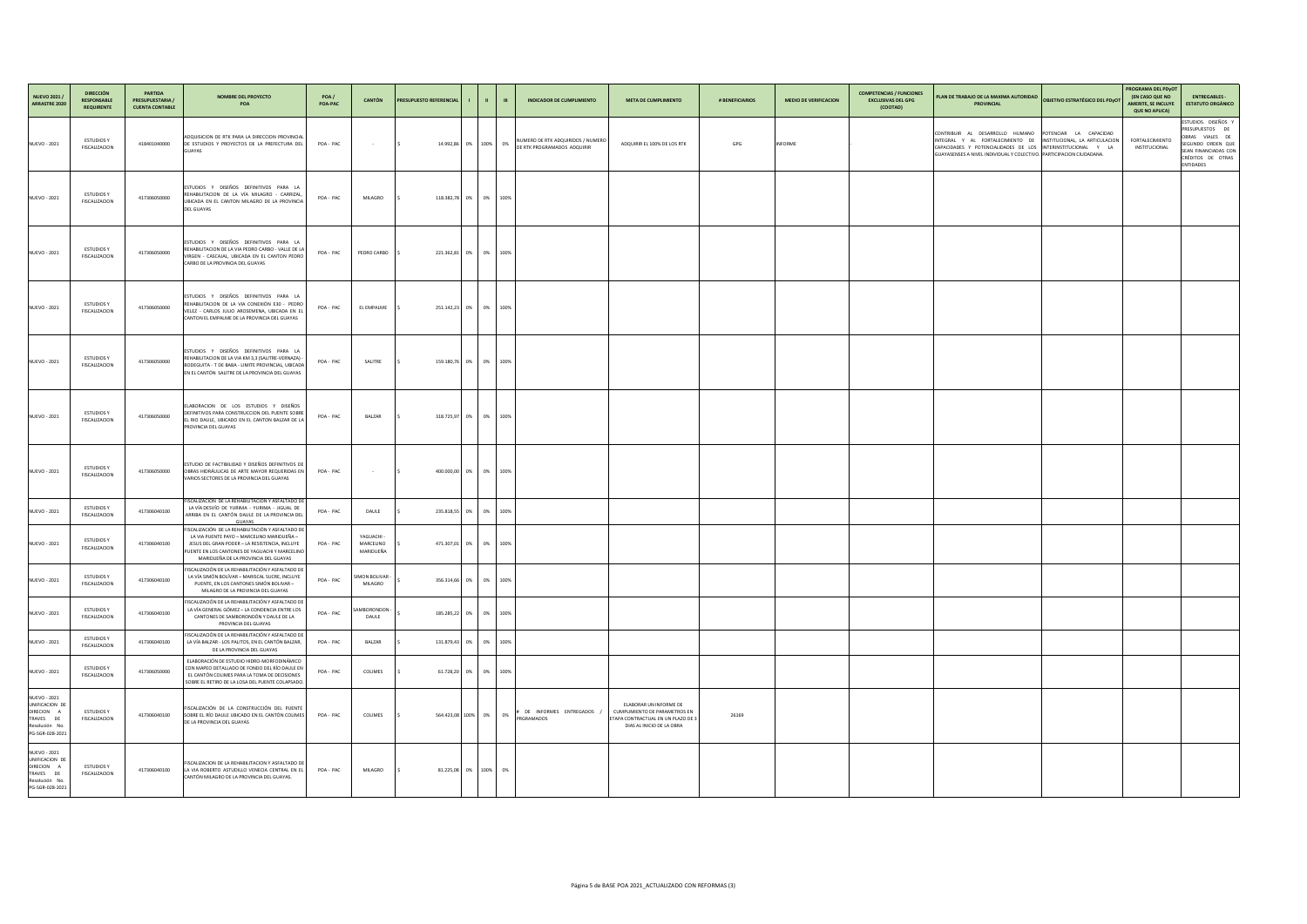| ١D                   | <b>OBJETIVO ESTRATÉGICO DEL PDyOT</b>                                                                                               | PROGRAMA DEL PDyOT<br><b>(EN CASO QUE NO</b><br><b>AMERITE, SE INCLUYE</b><br><b>QUE NO APLICA)</b>                      | <b>ENTREGABLES -</b><br><b>ESTATUTO ORGÁNICO</b>                                                                                                                                                                              |
|----------------------|-------------------------------------------------------------------------------------------------------------------------------------|--------------------------------------------------------------------------------------------------------------------------|-------------------------------------------------------------------------------------------------------------------------------------------------------------------------------------------------------------------------------|
|                      |                                                                                                                                     |                                                                                                                          |                                                                                                                                                                                                                               |
| ۹L<br>E,<br>ЭO<br>١S |                                                                                                                                     | <b>GESTIÓN DE LA</b><br>ADAPTACIÓN Y<br>MITIGACIÓN FRENTE AL<br>CAMBIO CLIMÁTICO DE<br>LA PROVINCIA DEL<br><b>GUAYAS</b> | *PROYECTOS<br>Υ<br>PROGRAMAS DE GESTIÓN<br>AMBIENTAL<br>PARA<br>CALIDAD DE AGUA, AIRE Y<br>SUELO.<br>*PROGRAMAS,<br>PROYECTOS Y PLANES<br>AMBIENTALES<br><b>EN</b><br>GENERAL EN<br>LA<br>PROVINCIA DEL GUAYAS<br>QUE INCLUVA |
|                      |                                                                                                                                     |                                                                                                                          |                                                                                                                                                                                                                               |
| ıS.                  | POTENCIAR<br><b>LA</b><br>CAPACIDAD<br>INSTITUCIONAL, LA ARTICULACION<br>INTERINSTITUCION AL Y<br>LA<br>VO PARTICIPACION CIUDADANA. | GESTIÓN DE LA CALIDAD<br>AMBIENTAL DEL AIRE,<br>AGUA Y SUELO EN LA<br>PROVINCIA DEL GUAYAS                               | Ÿ<br>*CONTROL<br>SEGUIMIENTO<br><b>DEL</b><br>SISTEMA AMBIENTAL<br>DENTRO<br>DE<br>LA<br>PROVINCIA DEL GUAYAS.<br>$\ast$<br><b>PROYECTOS</b><br>Y<br>PROGRAMAS DE GESTIÓN<br><b>AMBIENTAL PARA</b>                            |
|                      |                                                                                                                                     |                                                                                                                          |                                                                                                                                                                                                                               |
|                      |                                                                                                                                     |                                                                                                                          |                                                                                                                                                                                                                               |
| ıS.<br>VO            | POTENCIAR LA<br>CAPACIDAD<br>INSTITUCIONAL, LA ARTICULACIÓN<br>INTERINSTITUCIONAL<br>Y -<br>LA<br>PARTICIPACIÓN CIUDADANA           | <b>COLOCACION DE</b><br><b>TUBERIAS EN VARIOS</b><br><b>SECTORES DE LA</b><br>PROVINCIA DEL GUAYAS                       | PLAN Y PROGRAMA DE<br>EVALUACION DE VIAS<br>REGISTRADAS EN LA RED<br>PROVINCIAL. ACTAS DE<br>ENTREGA-RECEPCION DE<br>CONTRATOS<br>Y<br><b>CONVENIOS</b>                                                                       |
| S<br>VO              | <b>POTENCIAR</b><br>LA CAPACIDAD<br>INSTITUCIONAL, LA ARTICULACIÓN<br>INTERINSTITUCIONAL Y<br>LA<br>PARTICIPACIÓN CIUDADANA         | MANTENIMIENTO<br>ASFALTICO DE VARIOS<br>CAMINOS EN LA<br>PROVINCIA DEL GUAYAS                                            | PLAN Y PROGRAMA DE<br>EVALUACION DE VIAS<br>REGISTRADAS EN LA RED<br>PROVINCIAL. ACTAS DE<br>ENTREGA-RECEPCION DE<br><b>CONTRATOS</b><br>Y<br><b>CONVENIOS</b>                                                                |
|                      |                                                                                                                                     |                                                                                                                          |                                                                                                                                                                                                                               |
|                      |                                                                                                                                     |                                                                                                                          |                                                                                                                                                                                                                               |
|                      |                                                                                                                                     |                                                                                                                          |                                                                                                                                                                                                                               |

| NUEVO 2021 /<br>ARRASTRE 2020                                                                         | <b>DIRECCIÓN</b><br><b>RESPONSABLE</b><br><b>REQUIRENTE</b> | <b>PARTIDA</b><br><b>PRESUPUESTARIA /</b><br><b>CUENTA CONTABLE</b>          | <b>NOMBRE DEL PROYECTO</b><br>POA                                                                                                                                                                                                    | POA/<br>POA-PAC | <b>CANTÓN</b>                                                                                                                              | PRESUPUESTO REFERENCIAL |            | $\blacksquare$ | <b>INDICADOR DE CUMPLIMIENTO</b>                                                                   | <b>META DE CUMPLIMIENTO</b>                                                                                                  | # BENEFICIARIOS | <b>MEDIO DE VERIFICACION</b>                                                             | <b>COMPETENCIAS / FUNCIONES</b><br><b>EXCLUSIVAS DEL GPG</b><br>(COOTAD)                                                                                                                | PLAN DE TRABAJO DE LA MAXIMA AUTORIDAD<br><b>PROVINCIAL</b>                                                                                                                                                   |
|-------------------------------------------------------------------------------------------------------|-------------------------------------------------------------|------------------------------------------------------------------------------|--------------------------------------------------------------------------------------------------------------------------------------------------------------------------------------------------------------------------------------|-----------------|--------------------------------------------------------------------------------------------------------------------------------------------|-------------------------|------------|----------------|----------------------------------------------------------------------------------------------------|------------------------------------------------------------------------------------------------------------------------------|-----------------|------------------------------------------------------------------------------------------|-----------------------------------------------------------------------------------------------------------------------------------------------------------------------------------------|---------------------------------------------------------------------------------------------------------------------------------------------------------------------------------------------------------------|
| <b>NUEVO - 2021</b><br>UNIFICACION DE<br>DIRECION A<br>TRAVES DE<br>Resolución No.<br>PG-SGR-028-2021 | <b>ESTUDIOS Y</b><br>FISCALIZACION                          | 417306040100                                                                 | FISCALIZACION DE LA REHABILITACIÓN Y ASFALTADO DE<br>LA VÍA COMPRENDIDA DESDE EL KM 20 DE LA VÍA<br>DURAN TAMBO HASTA EL INGRESO A LA CABECERA DE<br>LA PARROQUIA TAURA UBICADA EN EL CANTÓN DURAN,<br>PROVINCIA DEL GUAYAS.         | POA-PAC         | DURAN                                                                                                                                      | 155.692,18              | 0% 100% 0% |                |                                                                                                    |                                                                                                                              |                 |                                                                                          |                                                                                                                                                                                         |                                                                                                                                                                                                               |
| <b>NUEVO - 2021</b>                                                                                   | GESTIÓN AMBIENTAL                                           | 417306070000<br>417315150000<br>417308140000<br>417302360000<br>417302020000 | SERVICIO DE PLANTACION Y ADQUISICION DE<br>DIFERENTES ESPECIES FORESTALES E INSUMOS PARA<br>IMPULSAR ACTIVIDADES DE RESTAURACION DE AREAS<br>PROTEGIDAS Y VULNERABLES DE LOCALIDADES DE LA<br>PROVINCIA DEL GUAYAS                   | POA-PAC         | EL TRIUNFO,<br>GUAYAQUIL,<br>BALZAR, ISIDRO<br>AYORA,<br>NARANJAL, PEDRO   \$<br>CARBO, SIMÓN<br>BOLÍVAR, EL<br><b>EMPALME o</b><br>PLAYAS | 210.600,00 0%           | 0%         |                | (# DE PLANTAS NATIVAS SEMBRADAS) / (#<br>100% DE PLANTAS NATIVAS PROYECTADAS A<br><b>SEMBRAR</b> ) | SE SEMBRARAN 6.875,00 ÁRBOLES<br>NATIVOS EN ONCE (11) HECTÁREAS<br>DENTRO DE LA PROVINCIA DEL GUAYAS<br>EN LA ÉPOCA INVERNAL | 240400          | INFORME DE AVANCE DE OBRA                                                                | ART.42, LITERAL B) PLANIFICAR,<br>CONSTRUIR Y MANTENER EL SISTEMA<br>VIAL DE AMBITO PROVINCIAL, QUE<br>NO INCLUYA LAS ZONAS URBANAS                                                     | IMPULSAR EL DESARROLLO VIAL PROVINCIAL<br><b>LA</b><br>CONSRUCCION,<br>MEDIANTE<br>MANTENIMIENTO, Y REHABILITACION DE<br>CAMINOS Y CARRETERAS DE PRIMER, SEGUNDO<br>Y TERCER ORDEN DE LA PROVINCIA DEL GUAYAS |
| NUEVO - 2021                                                                                          | GESTIÓN AMBIENTAL                                           | 417306050000                                                                 | ESTUDIO DE PREFACTIBILIDAD TÉCNICA Y AMBIENTAL<br>SOBRE LOS SITIOS A SER CONSIDERADOS PARA LA<br>EXTRACCIÓN DE RESIDUOS SÓLIDOS FLOTANTES A<br>TRAVÉS DE UN EQUIPO A SER INSTALADO EN CUERPOS<br>HÍDRICOS DE LA PROVINCIA DEL GUAYAS | POA-PAC         | <b>VARIOS</b>                                                                                                                              | 38.000,00<br>0%         | 0%         | 100%           |                                                                                                    |                                                                                                                              |                 |                                                                                          |                                                                                                                                                                                         |                                                                                                                                                                                                               |
| <b>NUEVO - 2021</b>                                                                                   | GESTIÓN AMBIENTAL                                           | 417306090000                                                                 | SERVICIO DE CARACTERIZACIÓN DE LAS DESCARGAS DE<br>AGUAS RESIDUALES Y DE LA CALIDAD DEL AGUA DE<br>CUERPOS HÍDRICOS DE LA PROVINCIA DEL GUAYAS                                                                                       | POA-PAC         | DURAN, MILAGRO<br>DAULE,<br>SAMBORONDÓN                                                                                                    | $0\%$<br>38.000,00      |            | 0% 100%        | #INDUSTRIAS MONITOREADAS /#<br>INDUSTRIAS PROGRAMADAS                                              | MUESTREO Y ANÁLISIS DE LAS<br>DESCARGAS DE AGUAS RESIDUALES DE<br>40 INDUSTRIAS Y OTRAS 10 FUENTES                           | 118190          | <b>INFORME TECNICO</b><br><b>ACTAS DE REUNION</b><br>ARCHIVO FOTOGRÁFICO                 | PLANIFICAR, JUNTO CON OTRAS<br>INSTITUCIONES DEL SECTOR PÚBLICO<br>Y ACTORES DE LA SOCIEDAD, EL<br>DESARROLLO PROVINCIAL<br>TERRITORIAL, EN EL ÁMBITO DE SUS<br>COMPETENCIAS, DE MANERA | CONTRIBUIR AL DESARROLLO HUMANO<br>INTEGRAL Y AL FOTALECIMIENTO DE<br>FORMULAR LOS CORRESPONDIENTES CAPACIDADES Y POTENCIALIDADES DE LOS<br>PLANES DE ORDENAMIENTO GUAYASENSES A NIVEL INDIVIDUAL Y COLECTIVO |
| <b>NUEVO - 2021</b>                                                                                   | <b>GESTIÓN AMBIENTAL</b>                                    | 417308110000                                                                 | ADQUISICIÓN E INSTALACIÓN DE HITOS Y LETREROS<br>PARA APOYAR AL MANEJO DE LAS ÁREAS PROVINCIALES<br>DE CONSERVACIÓN                                                                                                                  | POA - PAC       | EL TRIUNFO,<br>GUAYAQUIL,<br>ISIDRO AYORA,<br>PEDRO CARBO,<br>SIMON BOLIVAR,<br>EL EMPALME,<br>PLAYAS, NARANJA                             | 40.000,00               |            | 100%           |                                                                                                    |                                                                                                                              |                 |                                                                                          |                                                                                                                                                                                         |                                                                                                                                                                                                               |
| NUEVO - 2021                                                                                          | GESTIÓN AMBIENTAL                                           | 417306010000                                                                 | CONSULTORÍA PARA ELABORACIÓN DE UN PLAN DE<br>MANEJO Y ACTUALIZACIÓN DE DOS PLANES DE MANEJO<br>EN ÁREAS PROVINCIALES DE CONSERVACIÓN DE LA<br>PROVINCIA DEL GUAYAS                                                                  | POA-PAC         | PLAYAS, EL<br>TRIUNFO, ISIDRO<br>AYORA                                                                                                     | 35.000,00               |            | 100%           |                                                                                                    |                                                                                                                              |                 |                                                                                          |                                                                                                                                                                                         |                                                                                                                                                                                                               |
| <b>NUEVO - 2021</b>                                                                                   | GESTIÓN AMBIENTAL                                           | 417302220000                                                                 | PRODUCCIÓN DE VIDEOS DE CORTA DURACIÓN PARA<br>CONCIENTIZAR SOBRE TEMAS AMBIENTALES CLAVES<br>PARA LA PROVINCIA DEL GUAYAS                                                                                                           | POA-PAC         |                                                                                                                                            | 10.000,00               |            | 100%           |                                                                                                    |                                                                                                                              |                 |                                                                                          |                                                                                                                                                                                         |                                                                                                                                                                                                               |
| <b>NUEVO - 2021</b>                                                                                   | OOPP                                                        | 417308110000                                                                 | ADQUISICION DE TUBERIAS DE HORMIGON ARMADO DE<br>DISTINTO DIAMETROS Y DUCTOS CAJON PARA VARIOS<br>SECTORES EN LA PROVINCIA DEL GUAYAS                                                                                                | POA-PAC         | VARIOS CANTONES \$                                                                                                                         |                         |            |                | 500.000,00 0% 0% 0% 100% #KM EJECUTADO /#KM PROGRAMADO                                             | REALIZAR LA COLOCACION DE 500 ML<br>TUBERIAS EN VARIOS SECTORES DE LA<br>PROVINCIA DEL GUAYAS                                | 565428          | CATÁLOGO DE DOCUMENTOS<br>PROCEDIMENTALES                                                | IN/A                                                                                                                                                                                    | CONTRIBUIR AL DESARROLLO HUMANO<br>INTEGRAL Y AL FOTALECIMIENTO DE<br>CAPACIDADES Y POTENCIALIDADES DE LOS<br>GUAYASENSES A NIVEL INDIVIDUAL Y COLECTIVO                                                      |
| <b>NUEVO - 2021</b>                                                                                   | <b>OOPP</b>                                                 | 417308110000                                                                 | ADQUISICION DE AC20 INCLUIDO ADITIVOS PARA<br>VARIAS OBRAS DE LA PROVINCIA DEL GUAYAS                                                                                                                                                | POA-PAC         | VARIOS CANTONES \$                                                                                                                         |                         |            |                | 240.000,00 0% 0% 0% 100% #KM EJECUTADO /#KM PROGRAMADO                                             | REALIZAR 10 KM DE MANTENIMIENTO<br>CON MATERIAL ASFLTICO, EN 4 MESES                                                         | 565428          | OFICIOS/MEMORANDOS DE<br>INFORME DE SEGUIMIENTO DE N/A<br><b>INDICADORES DE PROCESOS</b> |                                                                                                                                                                                         | CONTRIBUIR AL DESARROLLO HUMANO<br>INTEGRAL Y AL FOTALECIMIENTO DE<br>CAPACIDADES Y POTENCIALIDADES DE LOS<br>GUAYASENSES A NIVEL INDIVIDUAL Y COLECTIVO                                                      |
| <b>NUEVO - 2021</b>                                                                                   | OOPP                                                        | 417501050100                                                                 | REHABILITACIÓN Y ASFALTADO DE LA VÍA KILOMETRO<br>61. 34 E48 (GUAYAQUIL - SANTA LUCÍA) - PUENTE RÍO<br>DAULE - RECINTO EL PORVENIR DEL CANTÓN SANTA<br>LUCÍA PROVINCIA DEL GUAYAS                                                    | POA-PAC         | SANTA LUCIA                                                                                                                                | 1.585.080,64            |            | 100%           |                                                                                                    |                                                                                                                              |                 |                                                                                          |                                                                                                                                                                                         |                                                                                                                                                                                                               |
| <b>NUEVO - 2021</b>                                                                                   | OOPP                                                        | 417501050100                                                                 | REHABILITACIÓN Y ASFALTADO DE LA VÍA BALZAR - LOS<br>PALITOS DEL CANTÓN BALZAR, PROVINCIA DEL GUAYAS                                                                                                                                 | POA-PAC         | <b>BALZAR</b>                                                                                                                              | 3.249.130,34            |            | 100%           |                                                                                                    |                                                                                                                              |                 |                                                                                          |                                                                                                                                                                                         |                                                                                                                                                                                                               |
| <b>NUEVO - 2021</b>                                                                                   | <b>OOPP</b>                                                 | 417308110000                                                                 | ADQUISICIÓN DE HORMIGÓN ASFÁLTICO PARA SER<br>UTILIZADO EN VARIOS CAMINOS DE LA PROVINCIA DEL<br><b>GUAYAS</b>                                                                                                                       | POA-PAC         | VARIOS CANTONES \$                                                                                                                         | 380.000,00              |            | 100%           |                                                                                                    |                                                                                                                              |                 |                                                                                          |                                                                                                                                                                                         |                                                                                                                                                                                                               |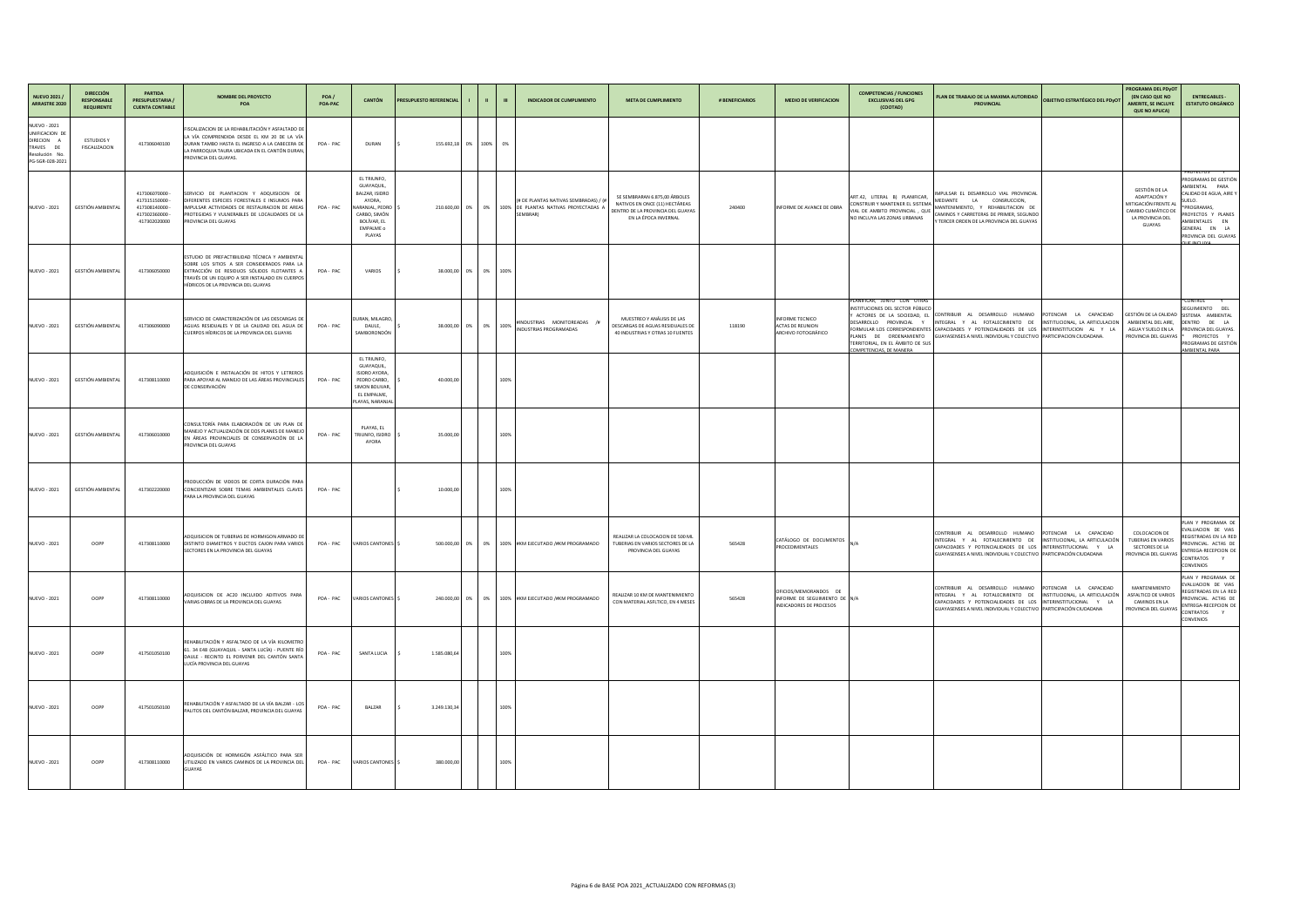| NUEVO 2021 /<br>ARRASTRE 2020 | <b>DIRECCIÓN</b><br><b>RESPONSABLE</b><br><b>REQUIRENTE</b> | <b>PARTIDA</b><br><b>PRESUPUESTARIA /</b><br><b>CUENTA CONTABLE</b> | <b>NOMBRE DEL PROYECTO</b><br>POA                                                                                                                                                                                 | POA /<br>POA-PAC | CANTÓN                                        | <b>PRESUPUESTO REFERENCIAL</b> |                         | -111 | <b>INDICADOR DE CUMPLIMIENTO</b> | <b>META DE CUMPLIMIENTO</b> | # BENEFICIARIOS | <b>MEDIO DE VERIFICACION</b> | <b>COMPETENCIAS / FUNCIONES</b><br><b>EXCLUSIVAS DEL GPG</b><br>(COOTAD) | PLAN DE TRABAJO DE LA MAXIMA AUTORIDAD OBJETIVO ESTRATÉGICO DEL PDYOT<br><b>PROVINCIAL</b> | PROGRAMA DEL PDyOT<br><b>(EN CASO QUE NO</b><br><b>AMERITE, SE INCLUYE</b><br><b>QUE NO APLICA)</b> | <b>ENTREGABLES -</b><br><b>ESTATUTO ORGÁNICO</b> |
|-------------------------------|-------------------------------------------------------------|---------------------------------------------------------------------|-------------------------------------------------------------------------------------------------------------------------------------------------------------------------------------------------------------------|------------------|-----------------------------------------------|--------------------------------|-------------------------|------|----------------------------------|-----------------------------|-----------------|------------------------------|--------------------------------------------------------------------------|--------------------------------------------------------------------------------------------|-----------------------------------------------------------------------------------------------------|--------------------------------------------------|
| <b>NUEVO - 2021</b>           | OOPP                                                        | 417501050100                                                        | CONSTRUCCIÓN DEL PUENTE SOBRE EL RÍO LOS<br>AMARILLOS DEL SECTOR SAN ANTONIO EN EL CANTÓN<br>ALFREDO BAQUERIZO MORENO DE LA PROVINCIA DEL<br><b>GUAYAS</b>                                                        | POA-PAC          | ALFREDO<br><b>BAQUERIZO</b><br>MORENO (JUJAN) | 459.283,76                     |                         | 100% |                                  |                             |                 |                              |                                                                          |                                                                                            |                                                                                                     |                                                  |
| <b>NUEVO - 2021</b>           | OOPP                                                        | 417305040000                                                        | SERVICIO DE OPERACIÓN Y PRODUCCIÓN DE<br>MATERIALES PARA LA CONSTRUCCIÓN VIAL EN EL ÁREA<br>DENOMINADA CANTERA YOLAN II                                                                                           | POA-PAC          | <b>VARIOS</b>                                 | 620.869,66                     |                         | 100% |                                  |                             |                 |                              |                                                                          |                                                                                            |                                                                                                     |                                                  |
| <b>NUEVO - 2021</b>           | OOPP                                                        | 417308110000                                                        | ADQUISICIÓN DE EMULSIÓN ASFÁLTICA TIPO CRS2 Y CSS-<br>1H, INCLUYENDO ADITIVOS PARA DOBLE TRATAMIENTO<br>SUPERFICIAL BITUMINOSO TIPO 2B Y CARPETA<br>ASFÁLTICA EN VARIAS VÍAS EN LA PROVINCIA DEL<br><b>GUAYAS</b> | POA-PAC          | <b>VARIOS</b>                                 | 71.250,00                      |                         | 100% |                                  |                             |                 |                              |                                                                          |                                                                                            |                                                                                                     |                                                  |
| <b>NUEVO - 2021</b>           | OOPP                                                        | 417306010000                                                        | AUDITORÍA MINERA AL INFORME DE PRODUCCIÓN<br>SEMESTRAL DEL LIBRE APROVECHAMIENTO DE<br>MATERIALES DE CONSTRUCCIÓN YOLAN DOS PERIODO<br>JULIO - DICIEMBRE                                                          | POA-PAC          | <b>VARIOS</b>                                 | 5.000,00                       |                         | 100% |                                  |                             |                 |                              |                                                                          |                                                                                            |                                                                                                     |                                                  |
| <b>NUEVO - 2021</b>           | OOPP                                                        | 417305040000 -<br>417305050000                                      | ALQUILER DE MAQUINARIA PARA REALIZAR EL<br>MANTENIMIENTO PETREO DE CAMINOS VECINALES EN<br>LAS ZONAS RURALES DE LA PROVINCIA DEL GUAYAS                                                                           |                  | POA - PAC VARIOS CANTONES \$                  |                                | 3.000.000,00 0% 100% 0% |      |                                  |                             |                 |                              |                                                                          |                                                                                            |                                                                                                     |                                                  |
| <b>NUEVO - 2021</b>           | OOPP                                                        | 418401040000                                                        | ADQUISICION DE COMPRESORES DE AIRE Y ACCESORIOS<br>PARA EL MANTENIMIENTO DE POZOS DE AGUAS<br><b>PROFUNDAS</b>                                                                                                    |                  | POA - PAC VARIOS CANTONES \$                  |                                | 60.000,00 0% 50% 50%    |      |                                  |                             |                 |                              |                                                                          |                                                                                            |                                                                                                     |                                                  |
| <b>NUEVO - 2021</b>           | OOPP                                                        | 417306090000                                                        | SERVICIO DE LABORATORIO DE SUELOS Y MATERIALES<br>PARA LAS DISTINTAS INFRAESTRUCTURAS VIALES Y<br>OBRAS A SER EJECUTADAS EN VARIOS CANTONES DE LA<br>PROVINCIA DEL GUAYAS                                         |                  | POA - PAC VARIOS CANTONES \$                  | 95.000,00                      |                         | 100% |                                  |                             |                 |                              |                                                                          |                                                                                            |                                                                                                     |                                                  |
| <b>NUEVO - 2021</b>           | OOPP                                                        | 417505010100                                                        | MANTENIMIENTO ASFALTICO EN VARIAS VIAS DE LA<br>PROVINCIA DEL GUAYAS                                                                                                                                              | POA-PAC          | <b>VARIOS</b>                                 |                                | 3.999.999,00 0% 0% 50%  |      |                                  |                             |                 |                              |                                                                          |                                                                                            |                                                                                                     |                                                  |
| <b>NUEVO - 2021</b>           | <b>OOPP</b>                                                 | 417501050100                                                        | REHABILITACION Y ASFALTADO DE LA VÍA ROBERTO<br>ASTUDILLO - VENECIA CENTRAL, EN EL CANTÓN<br>MILAGRO DE LA PROVINCIA DEL GUAYAS                                                                                   | POA-PAC          | <b>MILAGRO</b>                                |                                | 1.541.709,00 0% 0% 50%  |      |                                  |                             |                 |                              |                                                                          |                                                                                            |                                                                                                     |                                                  |
| <b>NUEVO - 2021</b>           | <b>OOPP</b>                                                 | 417501050100                                                        | REHABILITACIÓN Y ASFALTADO DE LA VIA<br>COMPRENDIDA DESDE EL KM 20 DE LA VIA DURAN-<br>TAMBO HASTA EL INGRESO A LA CABECERA DE LA<br>PARROQUIA TAURA, UBICADA EN EL CANTON DURAN,<br>PROVINCIA DEL GUAYAS         | POA-PAC          | <b>DURAN</b>                                  |                                | 3.961.196,32 0% 0% 50%  |      |                                  |                             |                 |                              |                                                                          |                                                                                            |                                                                                                     |                                                  |
| <b>NUEVO - 2021</b>           | OOPP                                                        | 417501050100                                                        | REHABILITACION Y ASFALTADO DE LA VIA SIMÓN<br>BOLIVAR - MARISCAL SUCRE, INCLUYE PUENTE, EN LOS<br>CANTONES SIMÓN BOLIVAR - MILAGRO DE LA<br>PROVINCIA DEL GUAYAS.                                                 | POA-PAC          | SIMON BOLIVAR -<br><b>MILAGRO</b>             | 2.330.221,57                   |                         | 50%  |                                  |                             |                 |                              |                                                                          |                                                                                            |                                                                                                     |                                                  |
| <b>NUEVO - 2021</b>           | OOPP                                                        | 417501050100                                                        | REHABILITACION Y ASFALTADO DE LA VIA GENERAL<br>GOMEZ - LA CONDENCIA ENTRE LOS CANTONES<br>SAMBORONDÓN Y DAULE DE LA PROVINCIA DEL<br>GUAYAS.                                                                     | POA-PAC          | SAMBORONDON -<br><b>DAULE</b>                 | 2.126.518,43                   |                         | 50%  |                                  |                             |                 |                              |                                                                          |                                                                                            |                                                                                                     |                                                  |
| <b>NUEVO - 2021</b>           | <b>OOPP</b>                                                 | 417501050100                                                        | REHABILITACION Y ASFALTADO DE LA VÍA DESVÍO DE<br>YURIMA - YURIMA - JIGUAL DE ARRIBA, EN EL CANTON<br>DAULE PROVINCIA DEL GUAYAS.                                                                                 | POA-PAC          | <b>DAULE</b>                                  | 691.534,43                     |                         | 50%  |                                  |                             |                 |                              |                                                                          |                                                                                            |                                                                                                     |                                                  |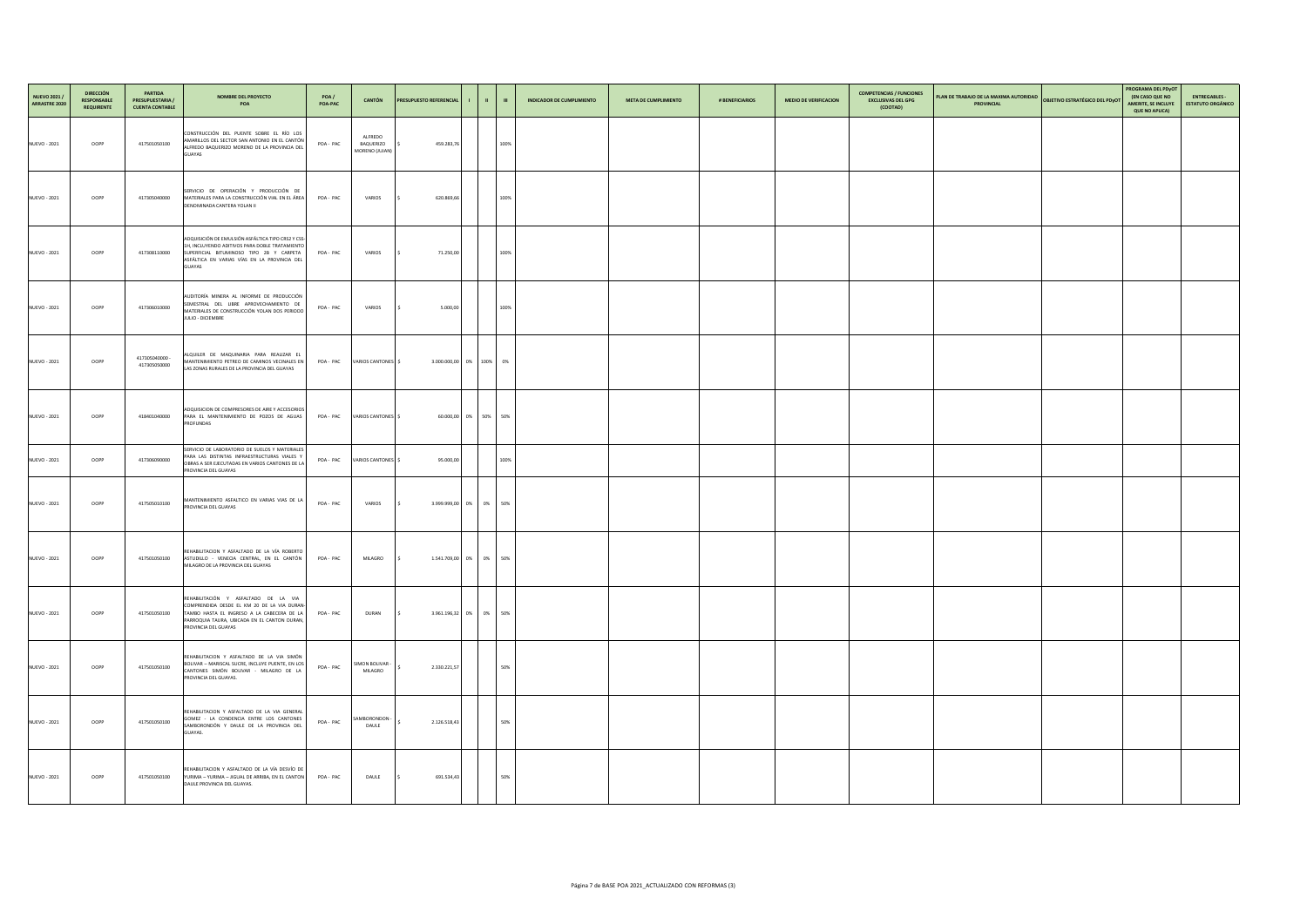| NUEVO 2021 /<br>ARRASTRE 2020 | <b>DIRECCIÓN</b><br><b>RESPONSABLE</b><br><b>REQUIRENTE</b> | <b>PARTIDA</b><br><b>PRESUPUESTARIA</b><br><b>CUENTA CONTABLE</b> | <b>NOMBRE DEL PROYECTO</b><br><b>POA</b>                                                                                                                                                                                                                    | POA/<br>POA-PAC | <b>CANTÓN</b>                                                                                                 | <b>PRESUPUESTO REFERENCIAL</b> | - 11 - 11               | <b>INDICADOR DE CUMPLIMIENTO</b><br>$\mathbf{m}$                                         | <b>META DE CUMPLIMIENTO</b>                                        | # BENEFICIARIOS | <b>MEDIO DE VERIFICACION</b>                                                         | <b>COMPETENCIAS / FUNCIONES</b><br><b>EXCLUSIVAS DEL GPG</b><br>(COOTAD) | PLAN DE TRABAJO DE LA MAXIMA AUTORIDAD OBJETIVO ESTRATÉGICO DEL PDYOT<br><b>PROVINCIAL</b>                                                                                                                                                                                                                                                                                                                                                                                  | PROGRAMA DEL PDyOT<br><b>(EN CASO QUE NO</b><br><b>ENTREGABLES -</b><br><b>ESTATUTO ORGÁNICO</b><br><b>AMERITE, SE INCLUYE</b><br><b>QUE NO APLICA)</b>                                |
|-------------------------------|-------------------------------------------------------------|-------------------------------------------------------------------|-------------------------------------------------------------------------------------------------------------------------------------------------------------------------------------------------------------------------------------------------------------|-----------------|---------------------------------------------------------------------------------------------------------------|--------------------------------|-------------------------|------------------------------------------------------------------------------------------|--------------------------------------------------------------------|-----------------|--------------------------------------------------------------------------------------|--------------------------------------------------------------------------|-----------------------------------------------------------------------------------------------------------------------------------------------------------------------------------------------------------------------------------------------------------------------------------------------------------------------------------------------------------------------------------------------------------------------------------------------------------------------------|----------------------------------------------------------------------------------------------------------------------------------------------------------------------------------------|
| <b>NUEVO - 2021</b>           | OOPP                                                        | 417501050100                                                      | REHABILITACION Y ASFALTADO DE LA VÍA PUENTE PAYO<br>- MARCELINO MARIDUEÑA - JESUS DEL GRAN PODER<br>LA RESISTENCIA INCLUYE PUENTE EN LOS CANTONES<br>YAGUACHI Y MARCELINO MARIDUEÑA DE LA PROVINCIA<br>DEL GUAYAS.                                          | POA-PAC         | YAGUACHI -<br>MARCELINO<br>MARIDUEÑA                                                                          | 1.243.829,46                   |                         | 50%                                                                                      |                                                                    |                 |                                                                                      |                                                                          |                                                                                                                                                                                                                                                                                                                                                                                                                                                                             |                                                                                                                                                                                        |
| <b>NUEVO - 2021</b>           | RIEGO, DRENAJE Y<br><b>DRAGAS</b>                           | 367305040000                                                      | ALQUILER DE MAQUINARIA PARA LA LIMPIEZA DE<br>CUERPOS HÍDRICOS EN VARIOS CANTONES DE LA<br>PROVINCIA DEL GUAYAS                                                                                                                                             | POA-PAC         | VARIOS CANTONES \$                                                                                            |                                | 1.314.943,00 0% 100% 0% |                                                                                          |                                                                    |                 |                                                                                      |                                                                          |                                                                                                                                                                                                                                                                                                                                                                                                                                                                             |                                                                                                                                                                                        |
| <b>NUEVO - 2021</b>           | RIEGO, DRENAJE Y<br><b>DRAGAS</b>                           | 367304040000                                                      | MODELACION DE SECCIONES HIDRAULICA PARA<br>PROGRAMA DE DESAZOLVE, EN VARIOS CAUCES DE LOS<br>CANTONES DE LA PROVINCIA DEL GUAYAS                                                                                                                            | POA-PAC         | VARIOS CANTONES                                                                                               |                                | 167.090,00 0% 100% 0%   |                                                                                          |                                                                    |                 |                                                                                      |                                                                          |                                                                                                                                                                                                                                                                                                                                                                                                                                                                             |                                                                                                                                                                                        |
| <b>NUEVO - 2021</b>           | RIEGO, DRENAJE Y<br><b>DRAGAS</b>                           | 367306050000                                                      | ESTUDIO TECNICO PARA RESOLVER PROBLEMATICA DE<br>RIEGO Y REDISEÑO DE OBRAS CONTEMPLADAS EN<br>VARIOS CANTONES SALITRE, MILAGRO, DAULE, LOMAS<br>DE SARGENTILLO, DURAN, ALFREDO BAQUERIZO<br>MORENO JUJAN DE LA PROVINCIA DEL GUAYAS                         | POA-PAC         | SALITRE,<br>MILAGRO, DAULE,<br>LOMAS DE<br>SARGENTILLO,<br>DURAN, ALFREDO<br><b>BAQUERIZO</b><br>MORENO JUJAN |                                | 479.410,00 0% 20% 80%   |                                                                                          |                                                                    |                 |                                                                                      |                                                                          |                                                                                                                                                                                                                                                                                                                                                                                                                                                                             |                                                                                                                                                                                        |
| <b>NUEVO - 2021</b>           | RIEGO, DRENAJE Y<br>DRAGAS                                  | 367306050000                                                      | ESTUDIOS TECNICOS DE PROSPECCION PARA<br>DETERMINAR CANTIDAD Y CALIDAD DE AGUA EN<br>ACUIFEROS SUBTERRANEOS EN LA PROVINCIA DEL<br><b>GUAYAS</b>                                                                                                            | POA-PAC         | COLIMES, BALZAR,<br>PEDRO CARBO,<br><b>ISIDRO AYORA</b>                                                       |                                | 265.000,00 0% 0% 100%   | X=N° DE INFORMES TÉCNICOS<br>ENTREGADOS/N° DE INFORMES<br>TÉCNICOS PROGRAMADOS SEGÚN LOS | REALIZAR EL ESTUDIO TÉCNICO AL 100 %<br>DE ACUERDO A LO PROGRAMADO | 9600 FAMILIAS   | <b>TÉCNICOS,</b><br><b>INFORMES</b><br>CONSTATACION VISUAL,<br>FOTOGRAFICA Y FÍSICA. | ART. 42, LITERAL b) PLANIFICAR,<br>CONSTRUIR Y MANTENER EL SISTEMA       | IMPULSAR EL DESARROLLO VIAL PROVINCIAL MEJORAR Y AMPLIAR LA RED VIAL <sup>J</sup><br>MEDIANTE LA CONSTRUCCION,<br>PROVINCIAL PERMITIENDO EL<br>MANTENIMIENTO, Y REHABILITACION DE<br>VIAL DE AMBITO PROVINCIAL, QUE CAMINOS Y CARRETERAS DE PRIMER, SEGUNDO PERINALE DE AMBITO PROVINCIAL, QUE CAMINOS Y CARRETERAS DE PRIMER, SEGUNDO PERINALE DE RESERVADO EN ENTRE DE RESERVADO EN ENTRE DE REGUNDO EN ENTRE DE<br>DESPLAZAMIENTO DE PERSONAS<br>BIENES DE LA PROVINCIA. | PLANES Y PROGRAMAS<br>DE RIEGO Y DRENAJE /<br>INVESTIGACIÓN Y/O<br>INFORME DE<br>ESTUDIOS EN RIEGO,<br>SATISFACCION DE LA<br>DRENAJE O DRAGADO<br>EJECUCION DE LOS<br><b>PROYECTOS</b> |
| <b>NUEVO - 2021</b>           | RIEGO, DRENAJE Y<br><b>DRAGAS</b>                           | 367306010100                                                      | AUDITORIA DE CUMPLIMIENTO DE OBLIGACIONES<br>AMBIENTALES DEL GOBIERNO PROVINCIAL DEL GUAYAS<br>DERIVADO DE PROYECTOS DE DRAGADO                                                                                                                             | POA-PAC         | <b>Contract Contract</b>                                                                                      |                                | 63.500,00 0% 100% 0%    |                                                                                          |                                                                    |                 |                                                                                      |                                                                          |                                                                                                                                                                                                                                                                                                                                                                                                                                                                             |                                                                                                                                                                                        |
| <b>NUEVO - 2021</b>           | RIEGO, DRENAJE Y<br><b>DRAGAS</b>                           | 367501140000                                                      | DRAGADO DE LA II FASE Y DISPOSICION DE SEDIMENTOS<br>DE LOS ALREDEDORES DEL ISLOTE EL PALMAR, EN LA<br>PROVINCIA DEL GUAYAS                                                                                                                                 | POA-PAC         |                                                                                                               | 13.000.000,00                  |                         | 100%                                                                                     |                                                                    |                 |                                                                                      |                                                                          |                                                                                                                                                                                                                                                                                                                                                                                                                                                                             |                                                                                                                                                                                        |
| <b>NUEVO - 2021</b>           | RIEGO, DRENAJE Y<br><b>DRAGAS</b>                           | 367501020100                                                      | DESAZOLVE DE VARIOS CAUCES NATURALES EN LOS<br>CANTONES GUAYAQUIL, JUJAN DE LA PROVINCIA DEL<br><b>GUAYAS</b>                                                                                                                                               |                 | POA - PAC GUAYAQUIL, JUJAN \$                                                                                 | 650.000,00                     |                         | 100%                                                                                     |                                                                    |                 |                                                                                      |                                                                          |                                                                                                                                                                                                                                                                                                                                                                                                                                                                             |                                                                                                                                                                                        |
| <b>NUEVO - 2021</b>           | RIEGO, DRENAJE Y<br><b>DRAGAS</b>                           | 367306010000                                                      | DESARROLLO DE GESTION DE COMPETENCIA DE RIEGO<br>Y DRENAJE DURANTE RIESGOS Y CONTINGENCIAS<br><b>NATURALES</b>                                                                                                                                              | POA-PAC         | <b>VARIOS</b>                                                                                                 | 307.640,97                     |                         | 100%                                                                                     |                                                                    |                 |                                                                                      |                                                                          |                                                                                                                                                                                                                                                                                                                                                                                                                                                                             |                                                                                                                                                                                        |
| <b>NUEVO - 2021</b>           | RIEGO, DRENAJE Y<br><b>DRAGAS</b>                           | 367306050000                                                      | ESTUDIO PARA LOS DISEÑOS DEFINITIVOS PARA LA<br>CONSTRUCCION DE PRESAS COLINARES Y/O<br>ALBARRADAS PARA APROVECHAMIENTO DE RIEGO DE<br>PEQUEÑOS Y MEDIANOS AGRICULTORES EN LOS<br>CANTONES GUAYAQUIL, PLAYAS, COLIMES Y PEDRO<br>CARBO PROVINCIA DEL GUAYAS | POA-PAC         | GUAYAQUIL,<br>PLAYAS, COLIMES,<br>PEDRO CARBO                                                                 | 475.000,00                     |                         | 100%                                                                                     |                                                                    |                 |                                                                                      |                                                                          |                                                                                                                                                                                                                                                                                                                                                                                                                                                                             |                                                                                                                                                                                        |
| <b>NUEVO - 2021</b>           | RIEGO, DRENAJE Y<br><b>DRAGAS</b>                           | 367304040000                                                      | SERVICIO DE MANTENIMIENTO CORRECTIVO, PRIMERA<br>FASE AL SISTEMA DE BOMBEO DE LAS JUNTAS DE RIEGO<br>Y DRENAJE PUBLICO UBICADAS EN EL VALLE DEL RIO<br>DAULE EN LOS CANTONES DAULE, SANTA LUCIA DE LA<br>PROVINCIA DEL GUAYAS                               | POA-PAC         | DAULE, SANTA<br>LUCIA                                                                                         | 290.000,00                     |                         | 100%                                                                                     |                                                                    |                 |                                                                                      |                                                                          |                                                                                                                                                                                                                                                                                                                                                                                                                                                                             |                                                                                                                                                                                        |
| <b>NUEVO - 2021</b>           | RIEGO, DRENAJE Y<br><b>DRAGAS</b>                           | 367304040000                                                      | MANTENIMIENTO PREVENTIVO Y CORRECTIVO DE LA<br>DRAGA DAMEN CSD500 DE LA DIRECCION PROVINCIAL<br>DE RIEGO, DRENAJE Y DRAGAS DEL GOBIERNO<br>PROVINCIAL DEL GUAYAS, INCLUYE OPERACIÓN<br>EXPERIMENTAL                                                         | POA-PAC         | <b>VARIOS</b>                                                                                                 | 675.000,00                     |                         | 100%                                                                                     |                                                                    |                 |                                                                                      |                                                                          |                                                                                                                                                                                                                                                                                                                                                                                                                                                                             |                                                                                                                                                                                        |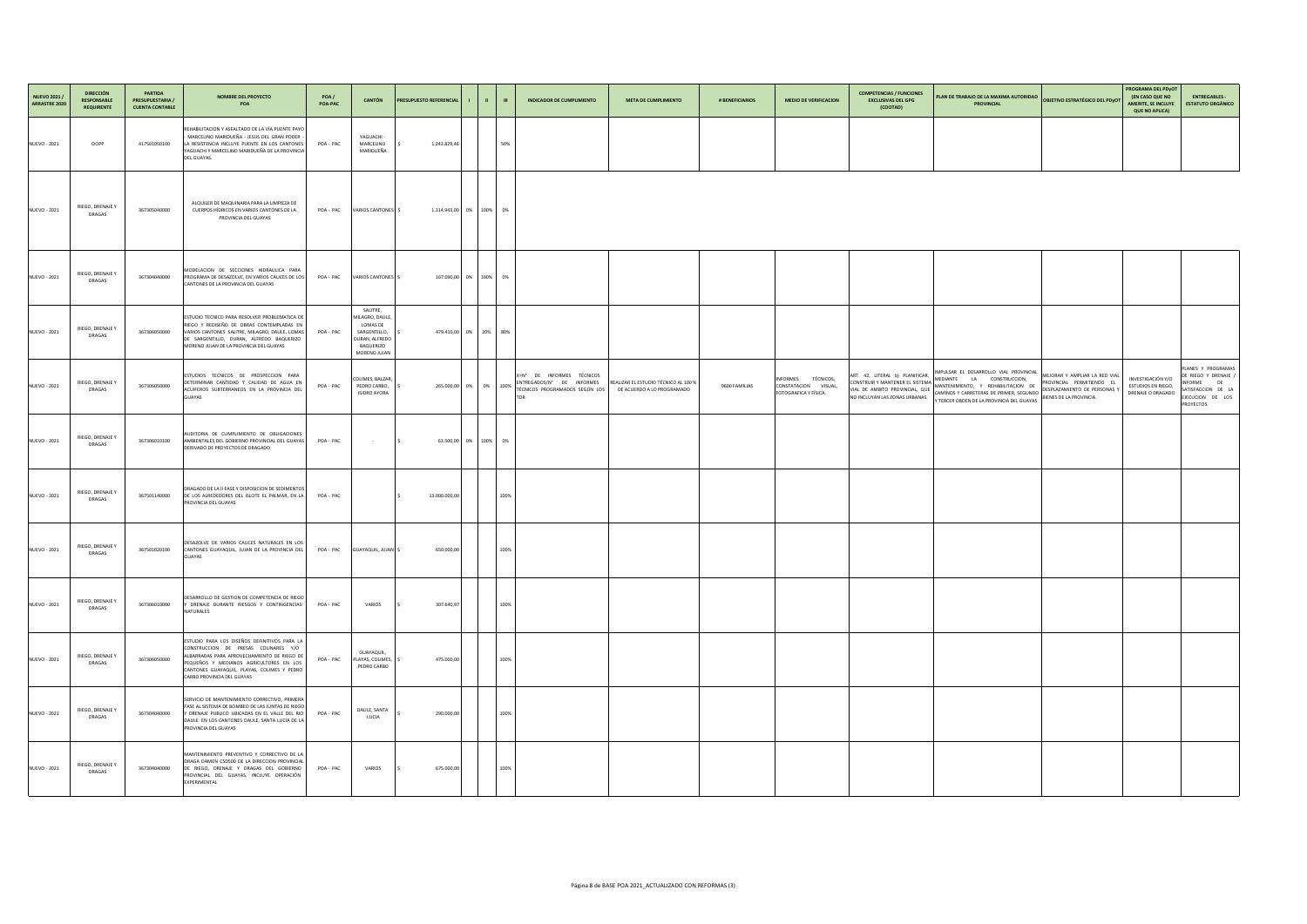| NUEVO 2021 /<br>ARRASTRE 2020 | <b>DIRECCIÓN</b><br><b>RESPONSABLE</b><br><b>REQUIRENTE</b> | <b>PARTIDA</b><br><b>PRESUPUESTARIA</b><br><b>CUENTA CONTABLE</b> | <b>NOMBRE DEL PROYECTO</b><br><b>POA</b>                                                                                                                                                                                                                                                                  | POA /<br>POA-PAC | CANTÓN                       | <b>PRESUPUESTO REFERENCIAL</b> | a matematika            | <b>INDICADOR DE CUMPLIMIENTO</b><br>$\mathbf{m}$                                                                                                         | <b>META DE CUMPLIMIENTO</b>                                                                                        | # BENEFICIARIOS                                       | <b>MEDIO DE VERIFICACION</b> | <b>COMPETENCIAS / FUNCIONES</b><br><b>EXCLUSIVAS DEL GPG</b><br>(COOTAD) | PLAN DE TRABAJO DE LA MAXIMA AUTORIDAD<br><b>OBJETIVO ESTRATÉGICO DEL PDYOT</b><br><b>PROVINCIAL</b>                                                                                                                                                         | PROGRAMA DEL PDyOT<br><b>(EN CASO QUE NO</b><br><b>AMERITE, SE INCLUYE</b><br><b>QUE NO APLICA)</b>                                     | <b>ENTREGABLES -</b><br><b>ESTATUTO ORGÁNICO</b>                                                                                                       |
|-------------------------------|-------------------------------------------------------------|-------------------------------------------------------------------|-----------------------------------------------------------------------------------------------------------------------------------------------------------------------------------------------------------------------------------------------------------------------------------------------------------|------------------|------------------------------|--------------------------------|-------------------------|----------------------------------------------------------------------------------------------------------------------------------------------------------|--------------------------------------------------------------------------------------------------------------------|-------------------------------------------------------|------------------------------|--------------------------------------------------------------------------|--------------------------------------------------------------------------------------------------------------------------------------------------------------------------------------------------------------------------------------------------------------|-----------------------------------------------------------------------------------------------------------------------------------------|--------------------------------------------------------------------------------------------------------------------------------------------------------|
| <b>NUEVO - 2021</b>           | RIEGO, DRENAJE Y<br><b>DRAGAS</b>                           | 367306050000                                                      | ESTUDIO PARA LICENCIAMIENTO AMBIENTAL ZONA DE<br>RELLENO HIDRAULICO PROYECTOS DRAGADO RIO<br>GUAYAS Y AFLUENTES EN LA PROVINCIA DEL GUAYAS                                                                                                                                                                | POA-PAC          |                              | 170.000,00                     |                         | 100%                                                                                                                                                     |                                                                                                                    |                                                       |                              |                                                                          |                                                                                                                                                                                                                                                              |                                                                                                                                         |                                                                                                                                                        |
| <b>NUEVO - 2021</b>           | TALENTO HUMANO                                              | 115308020000                                                      | ADQUISICION DE UNIFORMES PARA LOS OBREROS<br>PÚBLICOS DE LA PREFECTURA DEL GUAYAS                                                                                                                                                                                                                         | POA-PAC          |                              | 20.430,85                      |                         | 100%                                                                                                                                                     |                                                                                                                    |                                                       |                              |                                                                          |                                                                                                                                                                                                                                                              |                                                                                                                                         |                                                                                                                                                        |
| <b>NUEVO - 2021</b>           | TALENTO HUMANO                                              | 115306010000                                                      | CONTRATACIÓN DE SERVICIOS DE CONSULTORÍA PARA<br>LA ASESORÍA TÉCNICA, AUDITORIA DE PERFILES Y<br>CARGOS, ORGÁNICOS FUNCIONALES Y DESCRIPTORES<br>DE CARGOS, LA PLANIFICACIÓN DEL DESARROLLO<br>INSTITUCIONAL DEL TALENTO HUMANO Y<br>DIAGNOSTICO DEL CLIMA LABORAL, DE LA PREFECTURA<br><b>DEL GUAYAS</b> | POA-PAC          | <b>Contract Contract</b>     |                                | 210.000,00 100% 0% 0%   | DE PRODUCTOS OBTENIDOS<br><b>SOLICITADOS</b>                                                                                                             | ALCANZAR EL 100% DE LOS OBJETIVOS<br>PROPUESTOS EN UN PLAZO DE 60 DIAS                                             | GPG                                                   |                              |                                                                          |                                                                                                                                                                                                                                                              |                                                                                                                                         |                                                                                                                                                        |
| <b>NUEVO - 2021</b>           | <b>TICS</b>                                                 | 118401070100                                                      | ADQUISICION DE SERVIDORES CON SU<br>ALMACENAMIENTO Y LICENCIAS DE VIRTUALIZACION<br>PARA LA PREFECTURA DEL GUAYAS                                                                                                                                                                                         | POA-PAC          | GUAYAQUIL                    |                                |                         | NO. DE EQUIPOS Y LICENCIAS<br>170.000,00 0% 100% 0% ADQUIRIDOS / NO. DE EQUIPOS Y<br>LICENCIAS SOLICITADOS                                               | ADQUIRIR EL 100% DE LOS EQUIPOS Y<br>LICENCIAS SOLICITADAS                                                         | 1163 USUARIOS CONECTADOS<br><b>ALA RED</b>            | <b>INFORME</b>               |                                                                          | CONTRIBUIR AL DESARROLLO HUMANO POTENCIAR LA CAPACIDAD<br>INTEGRAL Y AL FORTALECIMIENTO DE INSTITUCIONAL, LA ARTICULACIÓN<br>CAPACIDADES Y POTENCIALIDADES DE LOS INSTITUCIONAL Y LA PARTICIPACIÓN<br>GUAYASENSES A NIVEL INDIVIDUAL Y COLECTIVO. CIUDADANA. | FORTALECIMIENTO<br>INSTITUCIONAL                                                                                                        | <b>INFORMES</b><br>PERIÓDICOS DEL<br>NÚMERO DE ACTIVOS Y<br>PLANES DE REPOSICIÓN<br>DE SOFTWARE Y<br>HARDWARE.<br>REPORTES DE<br><b>REQUERIMIENTOS</b> |
| <b>NUEVO - 2021</b>           | <b>TICS</b>                                                 | 115307020000                                                      | ADQUISICION DE LICENCIAS DE USO DEL SOFTWARE<br>AUTODESK PARA LA PREFECTURA DEL GUAYAS                                                                                                                                                                                                                    | POA-PAC          | GUAYAQUIL                    |                                | 66.000,00 0% 100% 0%    | NO. DE LICENCIAS ADQUIRIDAS / NO. DE   ADQUIRIR EL 100% DE LAS LICENCIAS   41 USUARIOS DE LA PREFECTURA<br>LICENCIAS SOLICITADAS                         | SOLICITADAS                                                                                                        | <b>DEL GUAYAS</b>                                     |                              |                                                                          |                                                                                                                                                                                                                                                              | FORTALECIMIENTO<br><b>TECNOLOGICO</b><br>INSTITUCIONAL                                                                                  | 47. PLAN DE ACCIÓN Y<br>MEJORAS DE LOS<br><b>SERVICIOS</b><br><b>TECNOLÓGICOS</b><br><b>INTERNOS.</b>                                                  |
| <b>NUEVO - 2021</b>           | <b>TICS</b>                                                 | 118401070000                                                      | ADQUISICION DE IMPRESORAS PARA LA PREFECTURA<br><b>DEL GUAYAS</b>                                                                                                                                                                                                                                         | POA-PAC          |                              | 48.398,75                      | 100%                    |                                                                                                                                                          |                                                                                                                    |                                                       |                              |                                                                          |                                                                                                                                                                                                                                                              |                                                                                                                                         |                                                                                                                                                        |
| <b>NUEVO - 2021</b>           | <b>TICS</b>                                                 | 118401070000<br>115308110000<br>115307040000                      | ADQUISICIÓN DE SWITCHES DE DATOS CON SUS<br>ACCESORIOS DE INTERCONEXIÓN PARA LOS CUARTOS<br>DE COMUNICACIÓN DE LA PREFECTURA DEL GUAYAS                                                                                                                                                                   | POA-PAC          |                              | 200.000,00                     |                         | 100%                                                                                                                                                     |                                                                                                                    |                                                       |                              |                                                                          |                                                                                                                                                                                                                                                              |                                                                                                                                         |                                                                                                                                                        |
| <b>NUEVO - 2021</b>           | <b>TICS</b>                                                 | 118401040000<br>115304040000                                      | ADQUISICIÓN, INSTALACIÓN DE EQUIPOS BIOMÉTRICOS<br>PARA LA PREFECTURA DEL GUAYAS                                                                                                                                                                                                                          | POA-PAC          |                              | 61.490,00                      |                         | 100%                                                                                                                                                     |                                                                                                                    |                                                       |                              |                                                                          |                                                                                                                                                                                                                                                              |                                                                                                                                         |                                                                                                                                                        |
| <b>NUEVO - 2021</b>           | <b>TURISMO</b>                                              | 417302490000                                                      | LEVANTAMIENTO DE INFORMACION ESTADISTICA PARA<br> LA APLICACION DE LOS INDICADORES TURISTICOS PARA   POA - PAC   VARIOS CANTONES   \$<br><b>EL OBSERVATORIO PROVINCIAL</b>                                                                                                                                |                  |                              |                                |                         | # Número de boletines programados de<br>eventos monitoreados /<br>$200.000,00$ 0% $100\%$ 0% # Número de boletines entregados de<br>eventos monitoreados | Evaluar las características del turismo en<br>varios cantones de la provincia del<br>Guayas en al menos 8 feriados | Funcionarios de la Dirección<br>Provincial de Turismo |                              |                                                                          |                                                                                                                                                                                                                                                              | SERVICIO DE DIFUSIÓN<br>DE INFORMACIÓN<br>  TURÍSTICAS DIGITAL EN    CRONOGRAMA MENSUAL<br>VARIOS SITIOS DE LA<br>PROVINCIA DEL GUAYAS. | INFORME DE EVENTOS<br>PROMOCIÓN<br>TURÍSTICA;<br>DE INFORMATIVO<br><b>TURÍSTICO PROVINCIAL</b>                                                         |
| <b>NUEVO - 2021</b>           | <b>TURISMO</b>                                              | 417306010000                                                      | CONSULTORIA PARA EL DIAGNOSTICO Y<br>FORTALECIMIENTO DEL AVITURISMO EN LOCALIDADES<br>RURALES DE LA PROVINCIA DEL GUAYAS                                                                                                                                                                                  |                  | POA - PAC VARIOS CANTONES \$ |                                | 50.000,00 0% 0% 100% de | # de destinos aviturísticos identificados / $\#$<br>destinos avituríticos planificados                                                                   | Identificar potenciales destinos<br>aviturísticos en un periodo de 3 meses                                         | Prefectura del Guayas                                 |                              |                                                                          |                                                                                                                                                                                                                                                              | <b>SERVICIO PARA</b><br>FLUVIAL Y EDUCATIVO DE ACTORES DE LA<br>LA PROVINCIA DEL<br>GUAYAS.                                             | PROYECTOS PARA<br>FOMENTAR EL TURISMO<br>PROMOVER EL TURISMO COMUNITARIO Y LOS<br>ECONOMÍA POPULAR Y<br>SOLIDARIA EN LA<br><b>PROVINCIA</b>            |
| <b>NUEVO - 2021</b>           | <b>TURISMO</b>                                              | 417302040000<br>417302070000                                      | SERVICIO PARA EL DISEÑO, PRODUCCION, INSTALACIÓN,<br>MANTENIMIENTO DE LONAS Y ALQUILER DE ESPACIOS<br>COMUNICACIONALES A TRAVÉS DE PANELES<br>PUBLICITARIOS ESTÁTICOS (VALLAS PUBLICITARIAS)<br>PARA DIFUSIÓN DE LA OFERTA TURÍSTICA DE LA<br>PROVINCIA DEL GUAYAS                                        |                  | POA - PAC VARIOS CANTONES \$ | 150.000,00                     |                         | 100%                                                                                                                                                     |                                                                                                                    |                                                       |                              |                                                                          |                                                                                                                                                                                                                                                              |                                                                                                                                         |                                                                                                                                                        |
| <b>NUEVO - 2021</b>           | <b>TURISMO</b>                                              | 417306010000                                                      | CONSULTORIA PARA LA ELABORACIÓN DE MANUALES<br>DESTINADOS A LA ESTANDARIZACIÓN DE PROCESOS Y<br>SERVICIOS EN EL SECTOR HOTELERO DE LA PROVINCIA<br><b>DEL GUAYAS</b>                                                                                                                                      | POA-PAC          |                              | 64.000,00                      | 100%                    |                                                                                                                                                          |                                                                                                                    |                                                       |                              |                                                                          |                                                                                                                                                                                                                                                              |                                                                                                                                         |                                                                                                                                                        |